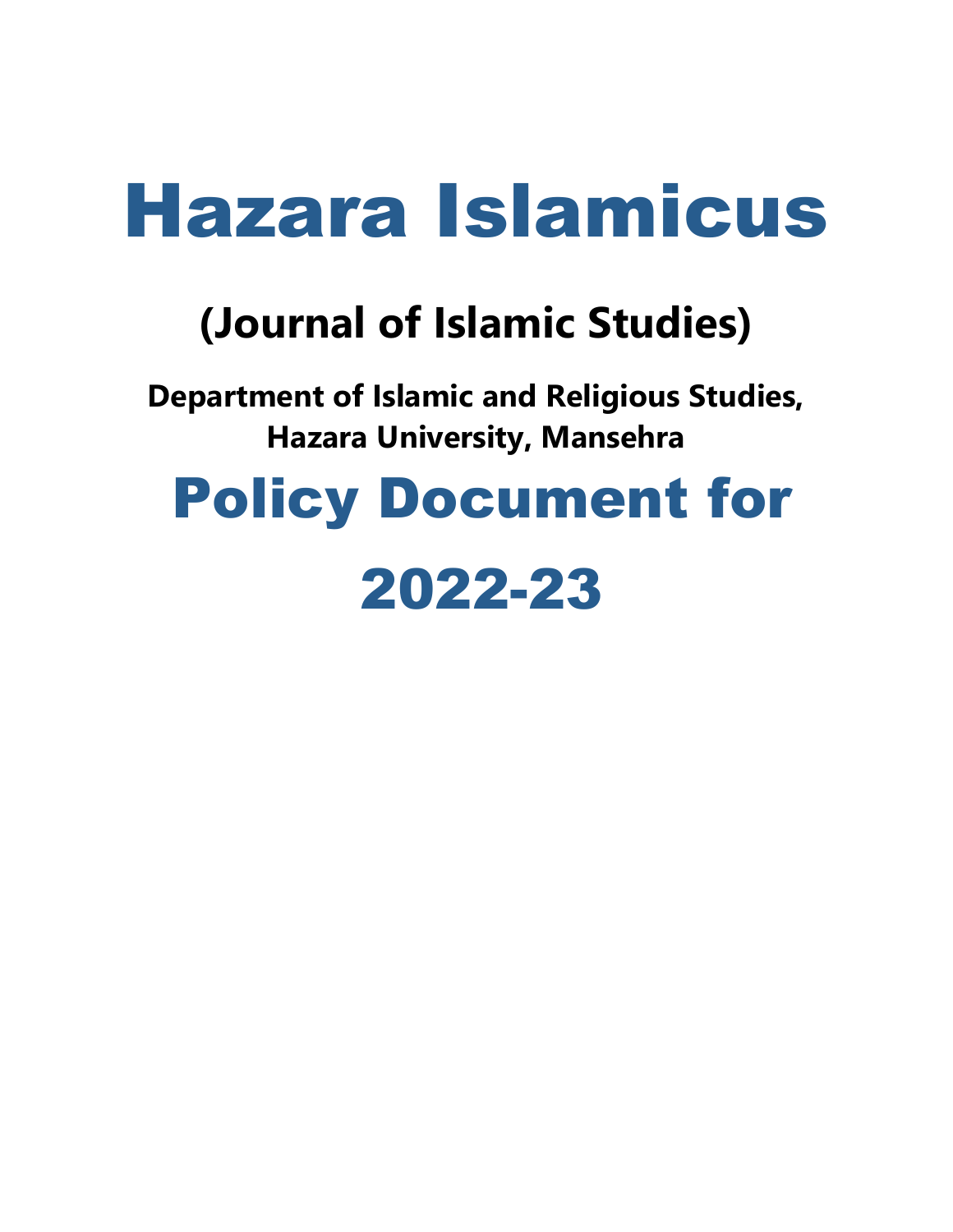*Hazara Islamicus*





# **Table of Contents**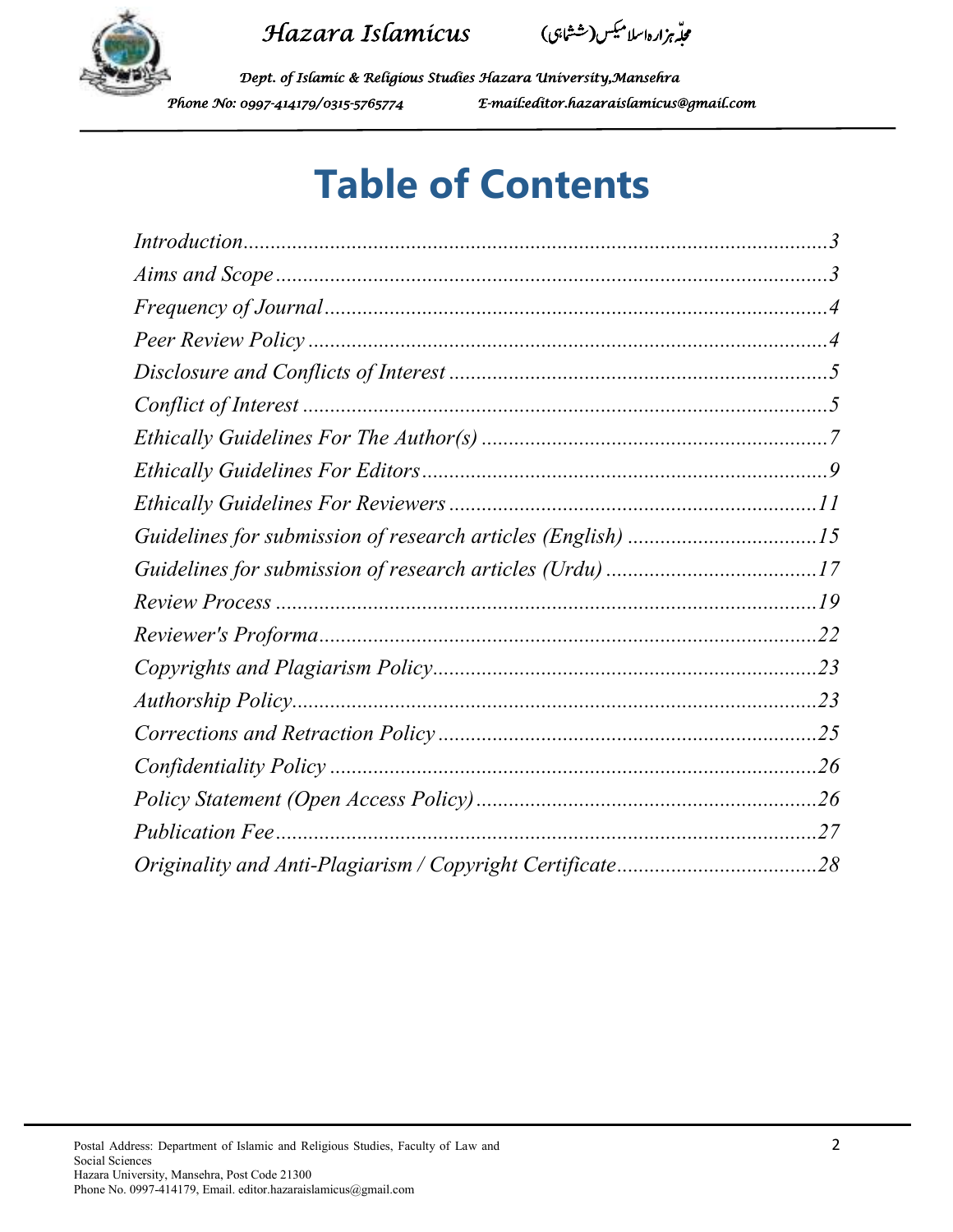

-مجلّبه هزارهاسلامیکس(ششاچی) ,



## *Introduction*

Hazara Islamicus is an open access, double blind peer reviewed bi-annual Journal published by the Department of Islamic and Religious Studies Hazara University Mansehra. The Journal is dedicated to publish articles on Islamic History, Thoughts, Theology, Islamic law, and Civilization and Cultural issues. Furthermore, the Journal also encourages the authors to submit researches conducted under interdisciplinary collaboration on the important socio-Religious issues including interfaith harmony and studies in contemporary religions. The main objective of Hazara Islamicus is to promote Islamic based research through modern research techniques and social science methodologies. Furthermore, the journal also strives to address the socio, economic, political and legal issues of the globalized words through Islamic perspective in order to create a viable and sustainable solutions to these issues.

## *Aims and Scope*

Hazrat Islamicus aims to strengthen Islamic order by investigating in the modern world. Hazara Islamicus is the name of finding the Islamic solution of the world's complex subjects and social issues.

Hazara Islamicus is excited to welcome academic researchers to get their scientific research published on a vast range of Topics of Islamic and Religious Studies i.e: Qurᾱn and the Sciences of Qurᾱn, Ḥadῑth and Sciences of Ḥadῑth, Islamic Theology, the Islamic Jurisprudence, the Islamic Economy, and Islamic Education, the contemporary Muslim world, Islam and the West, Comparative Religions etc.

Hazara Islamicus believes in diversity, tolerance and fruitful scholarly discussions and researches. Hazara Islamicus welcomes faculty members from various universities nationally & internationally, as well as freelancer researchers to publish their manuscripts and research works related to Islamic and Religious studies, without any racial or religious discrimination. Hazara Islamicus publishes manuscripts and articles after double blind peer review process, which is adhered to the magazine, and carried out by leading scientists and specialists in Islamic & Religious Studies in order to enhance the Islamic scientific research which has close linkages with the society.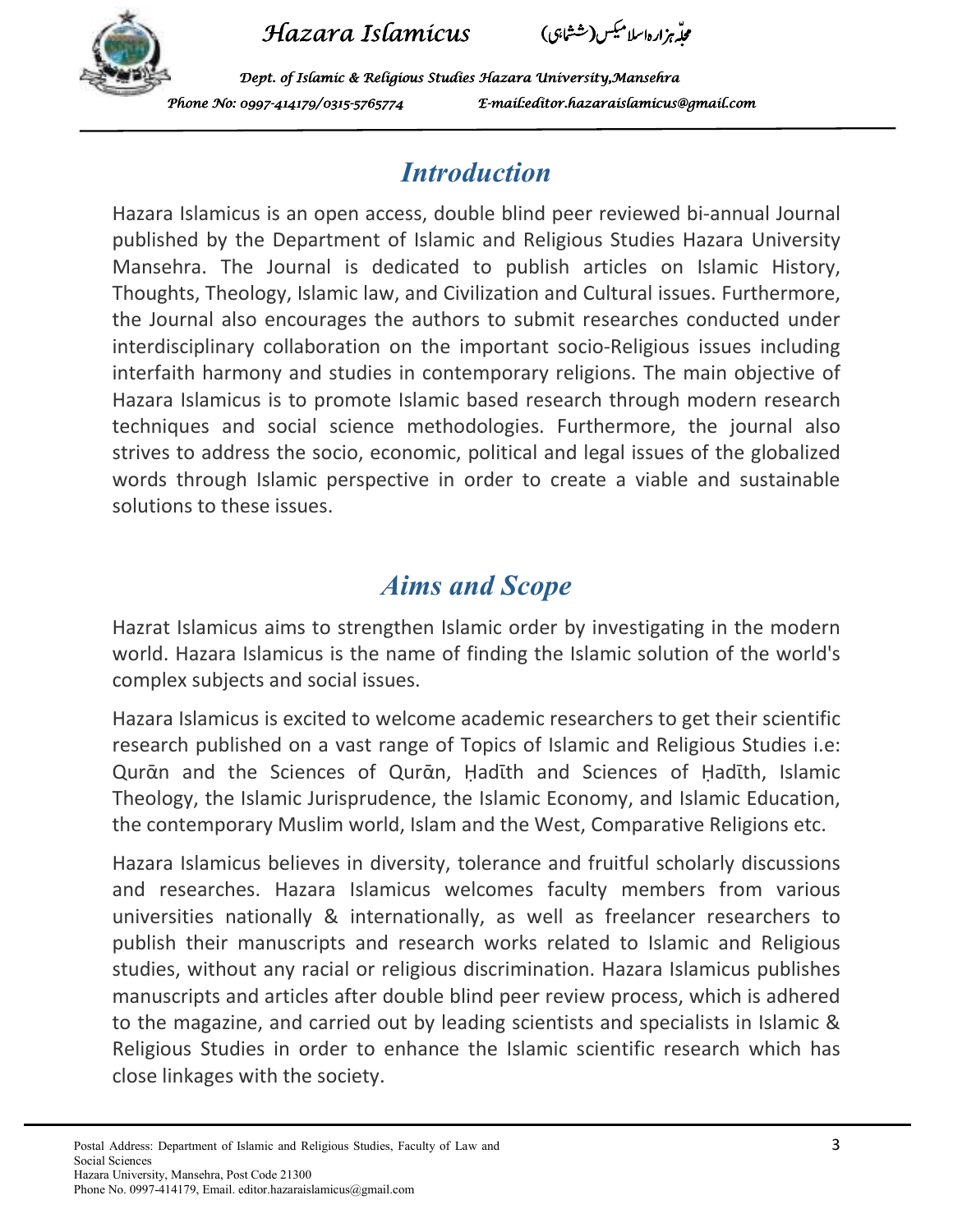

-مجلّبه هزارهاسلامیکس(ششاچی) ,

*Dept. of Islamic & Religious Studies Hazara Univers of Islamic Studies Hazara University,Mansehra niversity,Mansehra ity,Mansehra*  Phone No: 0997-414179/0315-5765774 E-mail:editor.hazaraislamicus@gmail.com

# *Frequency of Journal*

The Journal of "Hazara Islamicus " is a bi-annual research Journal.

# *Peer Review Policy*

Peer-review is the system used to assess the quality of a manuscript before it is published. Independent researchers in the relevant research area assess submitted manuscripts for originality, validity and significance to help editors determine whether the manuscript should be published in their journal.

"Hazara Islamicus " journal of Islamic Studies operates a **double-blind peerreview system**, where the reviewers do not know the names or affiliations of the authors and the reviewer reports provided to the authors are anonymous. Submitted manuscripts will generally be reviewed by two to three experts who will be asked to evaluate whether the manuscript is scientifically sound and coherent, whether it duplicates already published work, and whether or not the manuscript is sufficiently clear for publication. Reviewers will also be asked to indicate how interesting and significant the research is. The Editors will reach a decision based on these reports and, where necessary, they will consult with members of the Editorial Board.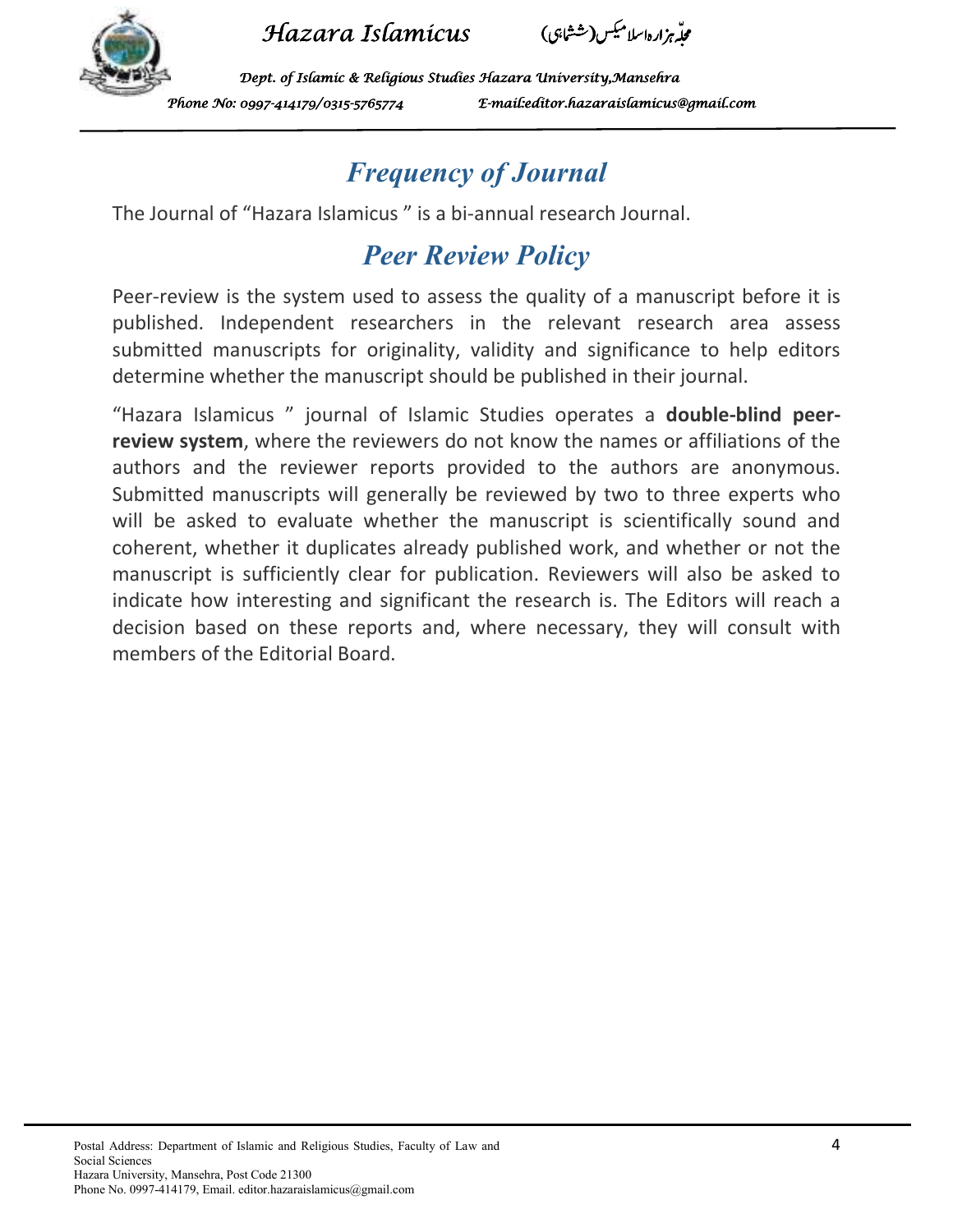



*Dept. of Islamic & Religious Studies Hazara Univers of Islamic Studies Hazara University,Mansehra niversity,Mansehra ity,Mansehra*  Phone No: 0997-414179/0315-5765774 E-mail:editor.hazaraislamicus@gmail.com

# *Disclosure and Conflicts of Interest*

- *The potential conflicts of interest of all author(s) must be conveyed to the editor at the earliest possible stage, including but not limited to employment, consultancies, honoraria, etc.*
- *All sources of financial support for the project should be disclosed.*

# *Conflict of Interest*

The editors and reviewers will not edit a submitted paper for those author(s) and/or institution against which s/he has any conflicts of interest.

## *Conflict of Interests Policy*

A Declaration of Conflicting Interests policy refers to a formal policy a journal may have to require a conflict of interest statement or conflict of interest disclosure from a submitting or publishing author.

The Committee on Publication Ethics (COPE) states in its Guidelines on Good Publication Practice (2003) that: "Conflicts of interest arise when authors, reviewers, or editors have interests that are not fully apparent and that may influence their judgments on what is published. They have been described as those which, when revealed later, would make a reasonable reader feel misled or deceived."

Many scholars, researchers, and professionals may have potential conflicts of interest that could affect their research. As a result, the journal requires a formal declaration of conflicting interests enabling a statement to be carried within the paginated published article.

A potential conflict of interest may arise from relationships, allegiances, or hostilities to particular groups, organizations or interests, which may influence one's judgments or actions excessively. The issue is particularly sensitive when such interests are private and/or may result in personal gain.

All manuscripts submitted to the journal are evaluated fairly and are not necessarily rejected when any competing interests are declared.

Examples of conflicts of interest might include the following, although it is not an exhaustive list:

• Having received fees for consulting.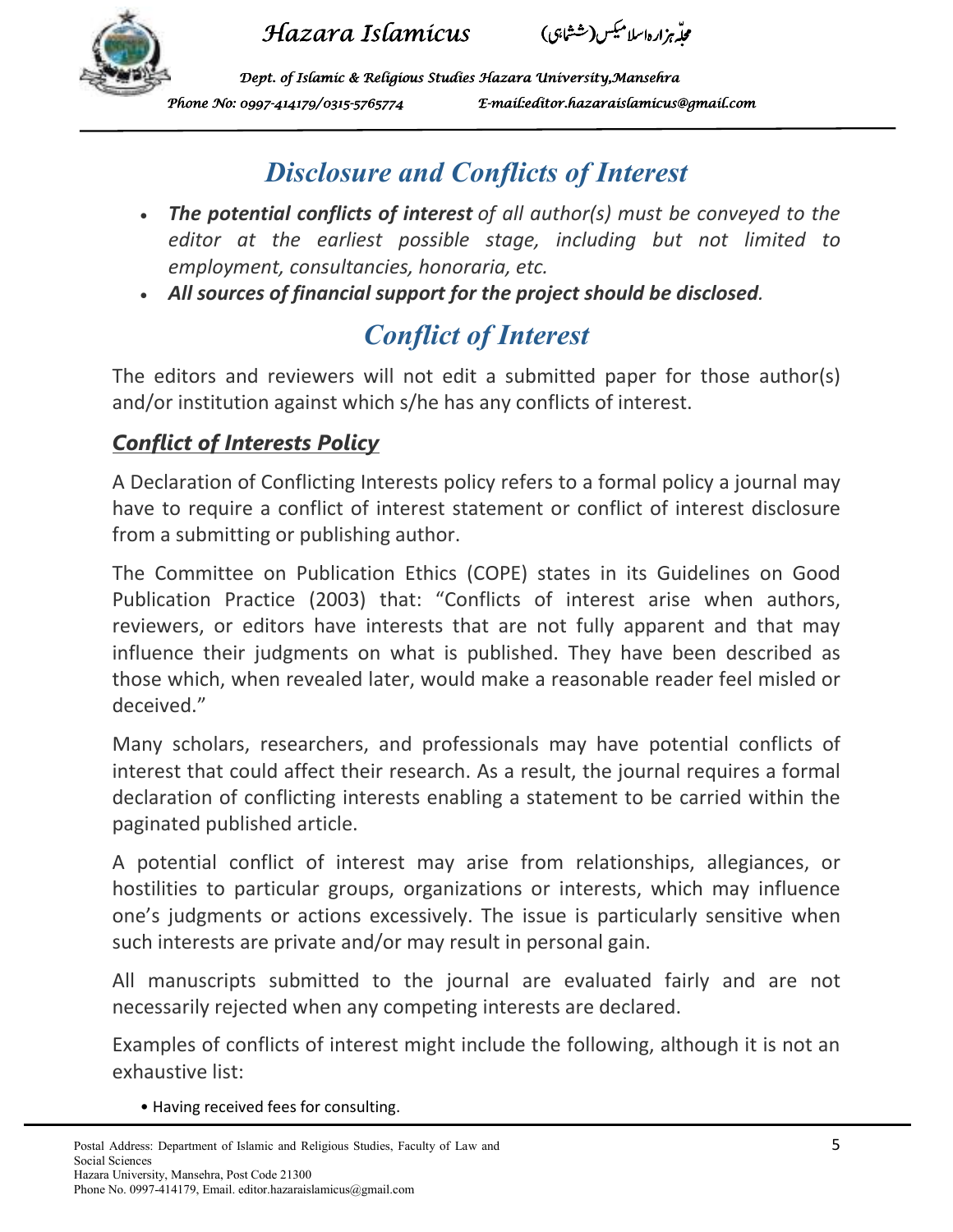

- Having received research funding.
- Having been employed by a related company.
- Holding stocks or shares in a company that might be affected by the publication of your paper.
- Having received funds reimbursing you for attending related symposia, or talk.

If there are other interests that the reasonable reader might feel has affected your research you may also wish to declare them. (Please note that it is not expected that details of financial arrangements be disclosed when a competing interest is declared.)

### Conflict of interests

Upon identification of any conflict of interest, the editors may require more information from the author that may include the following:

*1. Acknowledgement of financial support/sponsorship in their contribution.* 

*2. Any commercial or financial involvements that might present an appearance of a conflict of interest related to the contribution are disclosed in a covering letter accompanying the contribution and all such potential conflicts of interest will be discussed with the editor as to whether disclosure of this information with the published contribution is to be made in the journal.* 

*3. If they have signed an agreement with any sponsor of the research reported in the contribution that prevents you from publishing both positive and negative results or that forbids you from publishing this research without prior approval of the sponsor.* 

*4. If they have checked the manuscript submission guidelines to ensure whether the journal requires a Declaration of Conflicting Interests and have complied with the requirements specified where such a policy exists.*

The Authors are required to fill and sign the Copyright and Author Consent Form upon submitting the manuscript.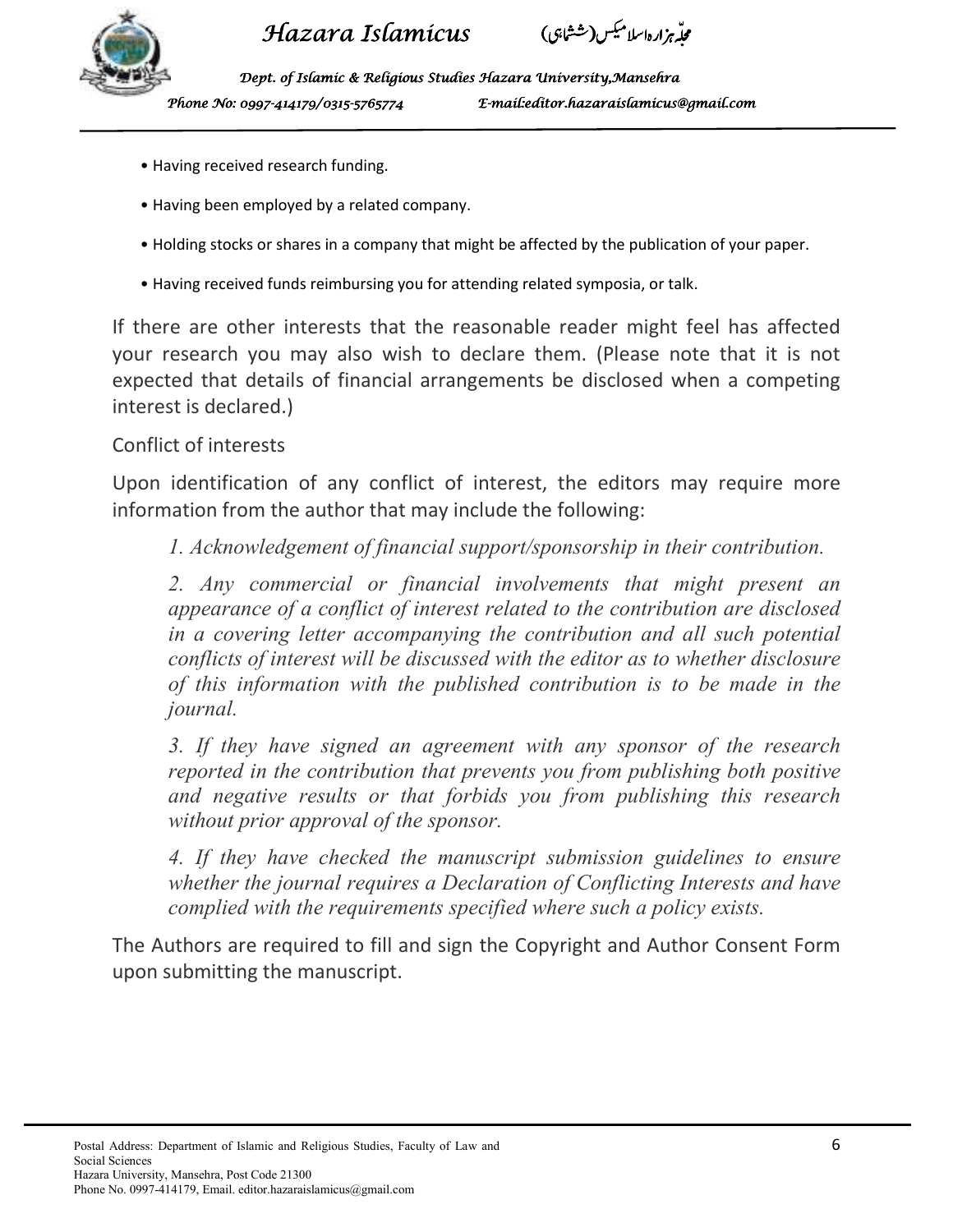



## *Editor obligations regarding conflicting interests*

The same obligations equally apply to the editors or guest editors writing an editorial for the journal. When you are submitting or publishing your article in a journal which requires you to make a Declaration of Conflicting Interests, please include such a declaration at the end of your manuscript after any Acknowledgements and prior to the Funding Acknowledgement, Notes (if relevant) and References, under the heading 'Declaration of Conflicting Interest'. If no conflict exists, please state that 'The Author(s) declare(s) that there is no conflict of interest'.

\*Please note, a Conflict of Interest Statement will not appear in journals that do not require a declaration of conflicting interests. Where a declaration is required the disclosure information must be specific and include any financial relationship that all authors of the article have with any sponsoring organization and the for-profit interests the organization represents, and with any forprofit product discussed or implied in the text of the article.

# *Ethically Guidelines For The Author(s)*

The following ethical guidelines are obligatory for all author(s) violation of which may result in application of penalties by the editor, including but not limited to the suspension or revocation of publishing privileges.

## *Reporting Standards*

- *Will ensure that the research report and data contain adequate detail and references.*
- *Fraudulent or knowingly inaccurate statements are unethical and unacceptable.*

## *Originality and Plagiarism*

- *Plagiarism in all its forms constitutes unethical publishing behavior and is not acceptable.*
- *Material quoted verbatim must be placed in quotation marks.*
- *If more than 19% similarity index has found, As per HEC's policy it will either be rejected or left at the discretion of the Editorial Board for the purposes of a conditional acceptance.*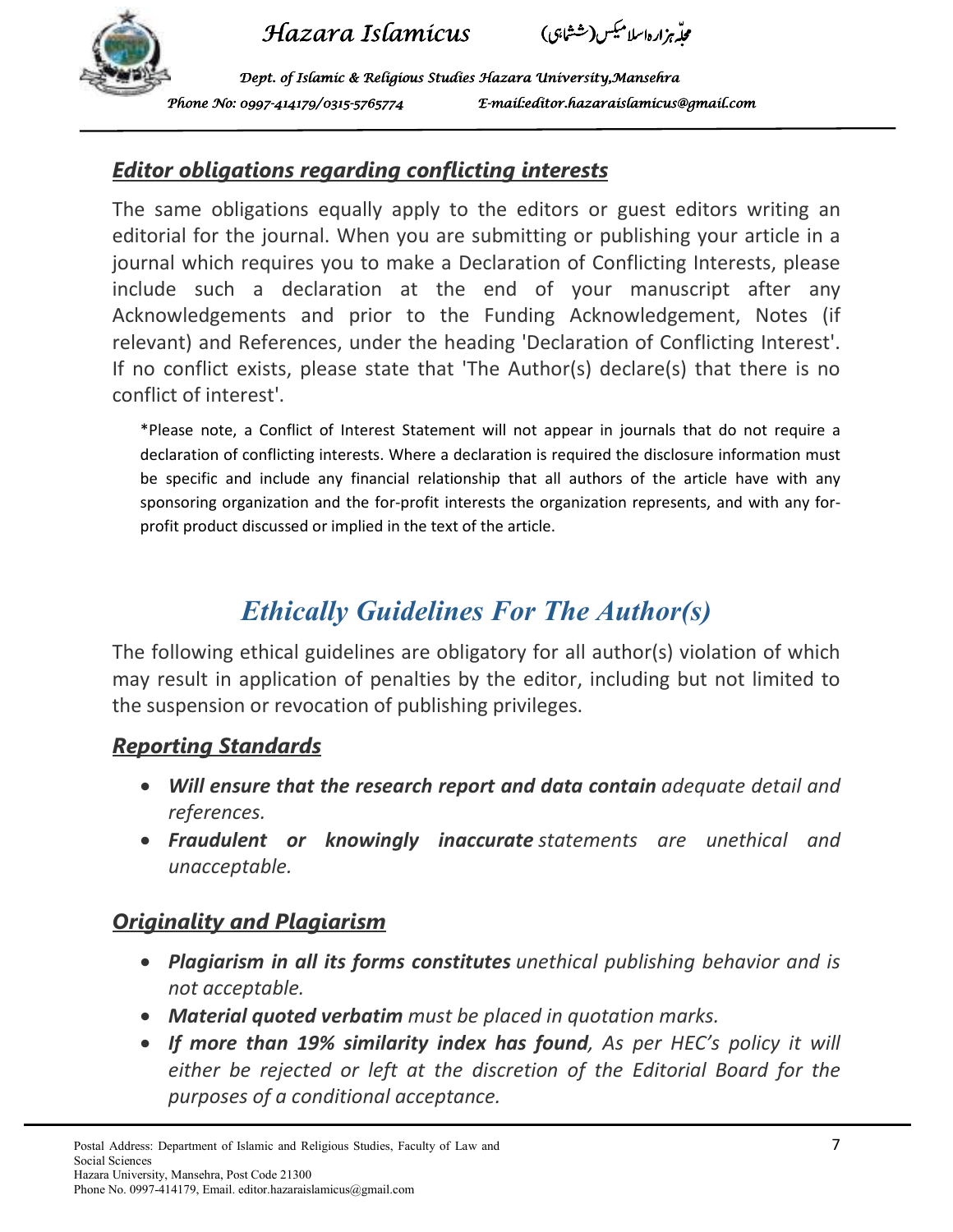



*Dept. of Islamic & Religious Studies Hazara Univers of Islamic Studies Hazara University,Mansehra niversity,Mansehra ity,Mansehra*  Phone No: 0997-414179/0315-5765774 E-mail:editor.hazaraislamicus@gmail.com

## *Declaration*

- *A declaration is required that the manuscript contains solely author original work that is not under consideration for publishing in any other journal in any form.*
- *A co-authored paper must be accompanied by an undertaking in order to claim right to authorship and to ensure that all have agreed to the order of authorship.*

## *Multiple, Redundant and Current Publication*

- *Authors should not submit manuscripts describing essentially the same research to more than one journal or publication except if is a re-submission of a rejected or withdrawn manuscript.*
- *Concurrent submission of the same manuscript to more than one journal is unethical publishing behavior and is unacceptable.*

## *Acknowledgment of Sources*

- *A paper must always contain proper acknowledgment of the work of others.*
- *The author(s) must also acknowledge the contributions of people, organizations and institutes who assisted the process of research or financial funding (in the acknowledgement).*
- *It is duty of the author(s) to conduct a literature review and cite the original publications.*

## *Authorship Credit*

- *Authorship of the work may only be credited to those who have made a noteworthy contribution in conceptualization, conducting, data analysis and writing up of the manuscript.*
- *The corresponding author should ensure that all co- authors have seen and approved the final version of the paper and have agreed to its submission for publication.*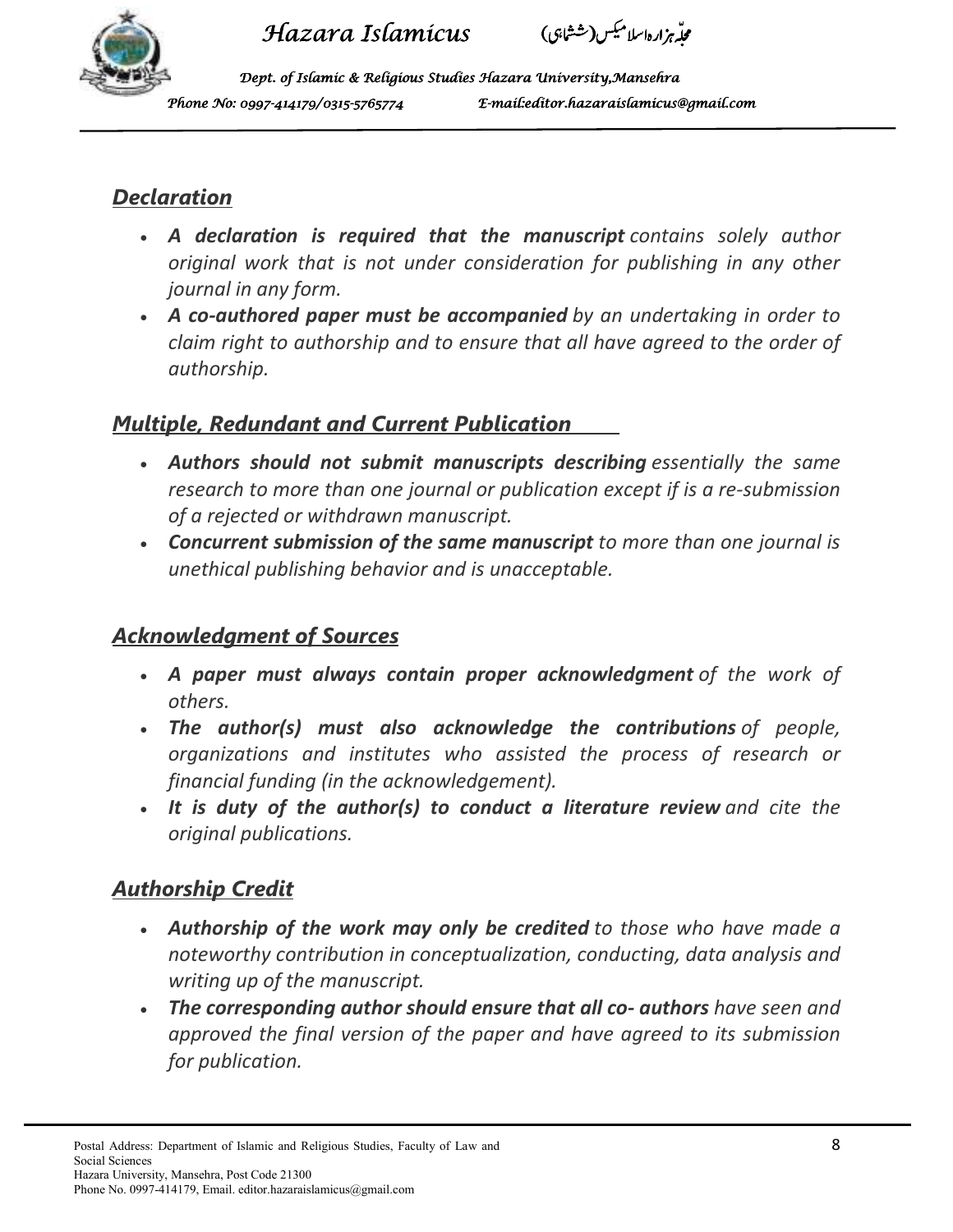





## *Privacy of Participants*

- *Authors must respect the privacy of the participant(s) of research.*
- *Authors must ensure that in instances where the identity of the participant needs to be revealed in the study, explicit and informed consent of the concerned party is obtained.*

## *Data Access and Retention*

- *The author(s) should provide raw data to the Editor, if any question arises about the accuracy or validity of the research work during the review process.*
- *The author(s) must provide an accurate description of how the images were generated and produced, and will ensure they are free of manipulation.*

## *Disclosure and Conflicts of Interest*

- *The potential conflicts of interest of all author(s) must be conveyed to the editor at the earliest possible stage, including but not limited to employment, consultancies, honoraria, etc.*
- *All sources of financial support for the project should be disclosed.*

## *Manuscript Acceptance and Rejection*

- *During the review period the author can contact the Editor to ask about its status.*
- *In case of revisions, the author(s) must provide an exposition of all corrections made in the manuscript and the revised manuscript should, then, go through the process of affirmation of revisions and be accepted or rejected accordingly.*
- *In case of dissatisfaction over the decision of rejection, the author can appeal the decision by contacting the Editor.*

# *Ethically Guidelines For Editors*

## *The Editor's Responsibilities*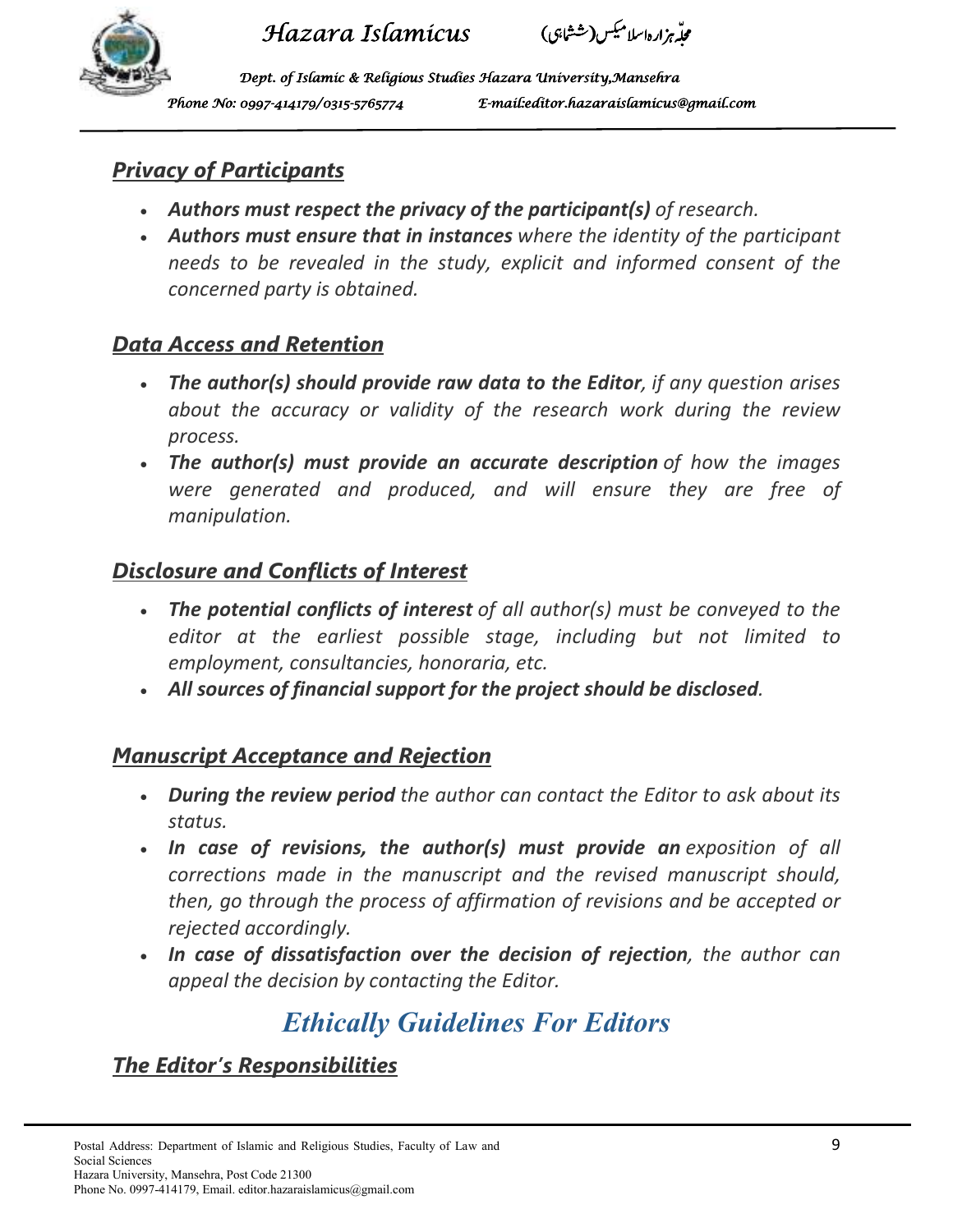



*Dept. of Islamic & Religious Studies Hazara Univers of Islamic Studies Hazara University,Mansehra niversity,Mansehra ity,Mansehra*  Phone No: 0997-414179/0315-5765774 E-mail:editor.hazaraislamicus@gmail.com

- *Establishing and maintaining quality of the journal by publishing quality papers.*
- *Promotion of freedom of expression within the cultural, constitutional/legal framework*

## *Good practices*

- *Encouraging new ideas and suggestions for improving quality of HAZARA ISLAMICUS .*
- *Appling the process of blind peer review in its true letter and spirit,*
- *Promoting & implementing anti plagiarism & journal's policy without institutional pressure.*

## *Fair play and Impartiality*

- *Will ensure impartial evaluation of the content of research papers,*
- *Disregard the all discriminating factors during selection of articles, e.g. gender, race, ethnicity, religious belief, etc. of author(s)*

## *Confidentiality*

- *Confidentiality of the author(s) and reviewers during the peer review process will be ensured*
- *Confidentiality of the participants of the research should also be ensured.*
- *Prior to publication, the content of the manuscript would be kept confidential*

## *Editing and Formatting Guidelines*

 *Clear guidelines about preparing and formatting of a paper are available on Hazara Islamicus webpage.* 

## *The Review Process*

- *Articles are initially scrutinized and then go through double-blind peer review process.*
- *Sufficient guidelines along with a Reviewer's Proforma are provided to reviewers (see: Reviewer's Proforma download section)*
- *Sharing the reviewer's comments with author and incorporation of suggested corrections.*
- *Referring troublesome cases to Advisory Committee.*

## *Dealing with Misconduct*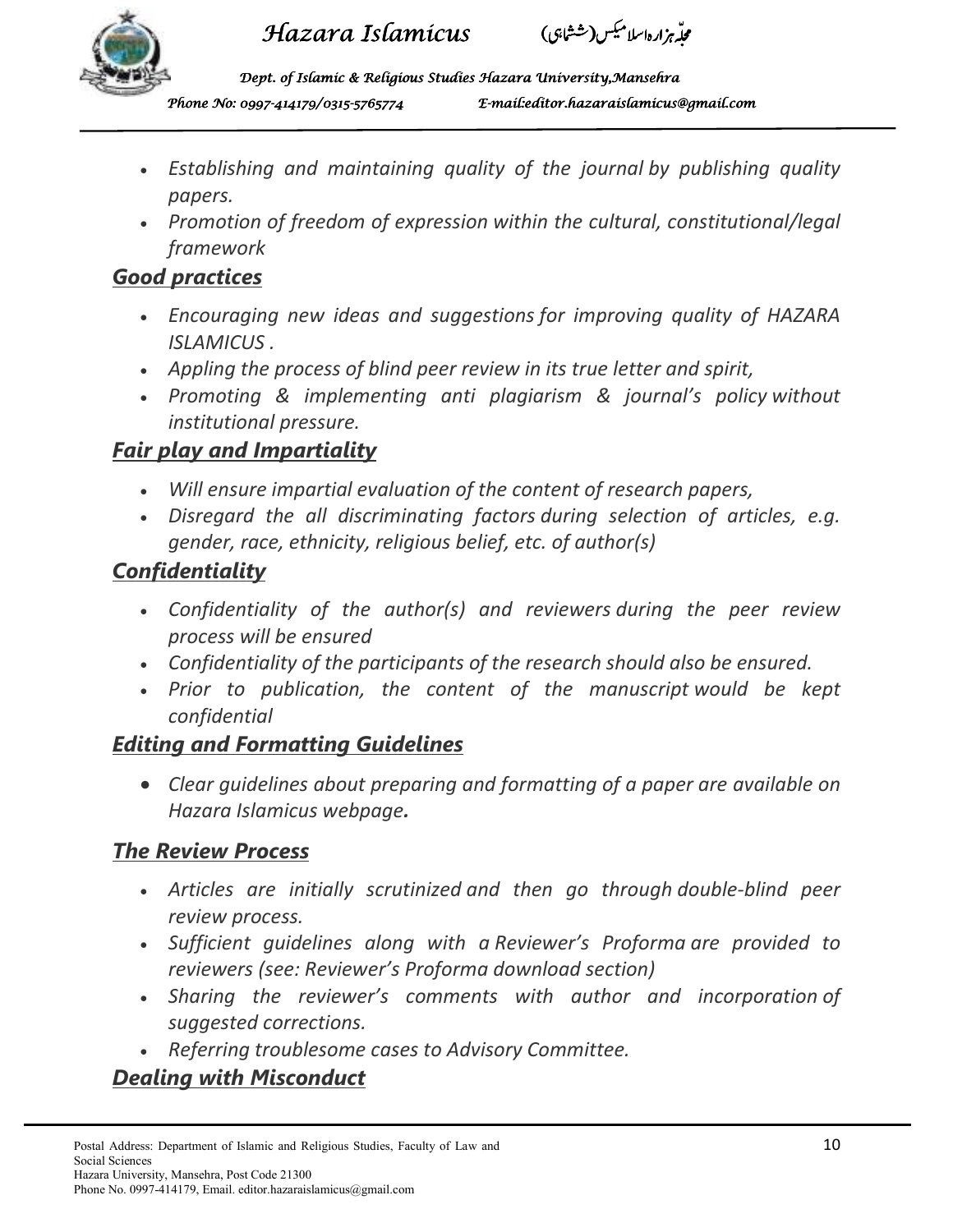



*Dept. of Islamic & Religious Studies Hazara Univers of Islamic Studies Hazara University,Mansehra niversity,Mansehra ity,Mansehra*  Phone No: 0997-414179/0315-5765774 E-mail:editor.hazaraislamicus@gmail.com

- *Will encourages reviewers to comment on ethical issues and possible misconduct.*
- *Confirmation of plagiarism through Turnitin and/or searching for similar titles etc.*
- *Will publish a corrigendum, remove and retract a plagiarized article.*

## *Transparency*

- *Only one paper as a PI (Principle Investigator) should be published in the same issue.*
- *Editorial Board Members will only be limited to ONE paper per issue.*
- *Authorship & co-authorship policy will be strictly adopted.*

## *Conflict of Interest*

 *The editors and reviewers will not edit a submitted paper for those author(s) and/or institution against which s/he has any conflicts of interest.* 

## *Disclosure*

 *will not use any unpublished information/data from the submitted research paper without the permission of the author(s)* 

## *Publication Decisions*

- *Only shortlisted research papers relevant to the scope of the journal will be published after completion of the review process*
- *Acceptation or rejection of a paper will be based on academic standards.*
- The Editor will justifies the reason (s) of rejecting a research paper and will *timely communicate the editorial decision to the author(s)*

## *Procedure for Appeal*

*The Editor is responsible for establishing a proper mechanism for appeals launched against:* 

- *The rejection of a research paper.*
- *Objections to publications causing harm to any party.*
- *Infringement of Ethical boundaries in any manner.*

# *Ethically Guidelines For Reviewers*

## *The Reviewers should:*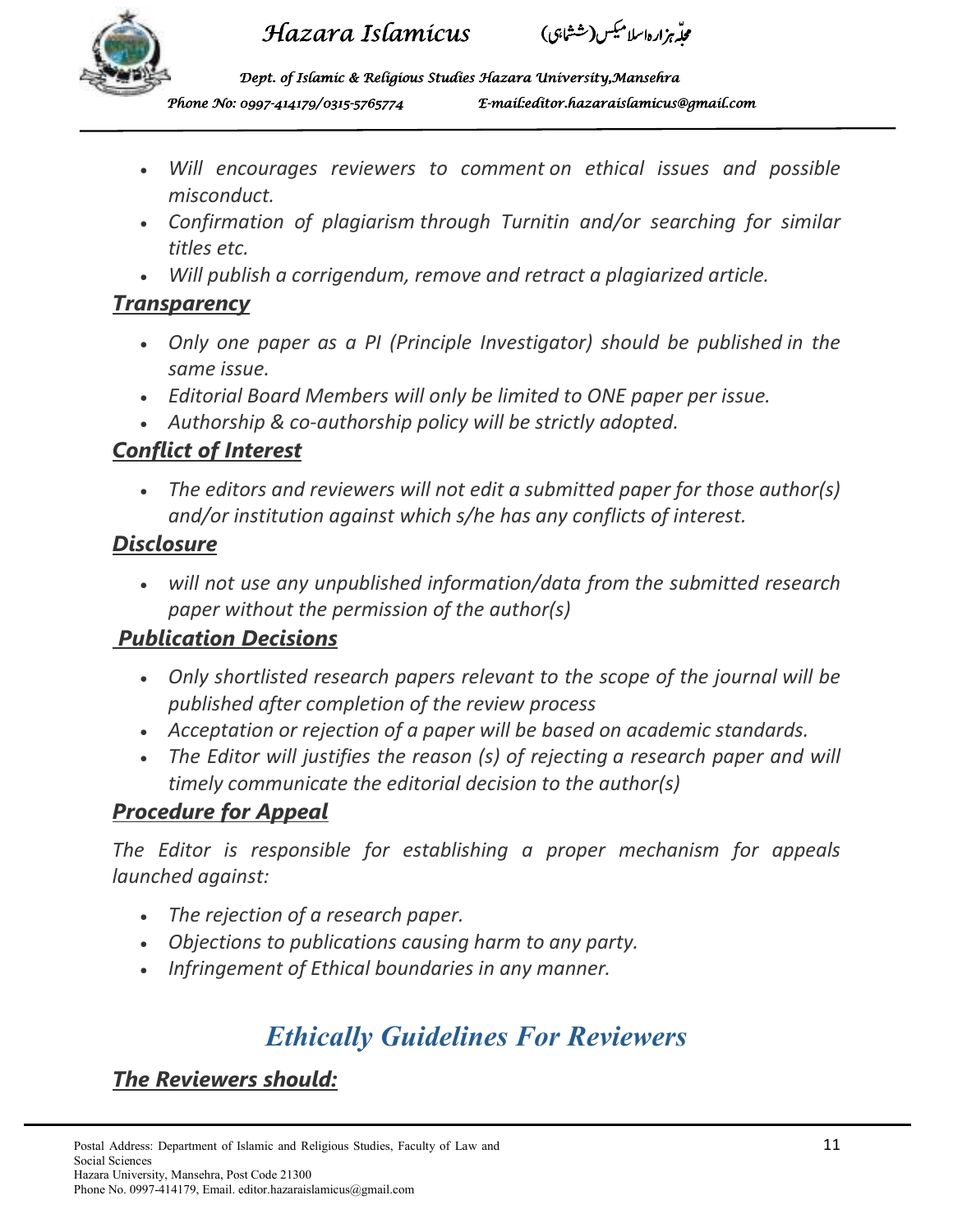





- *Inform the Editor, if they do not have the subject expertise required to carry out the review and s/he should inform the Editor immediately after receiving a request.*
- *Be responsible to act promptly and submit review report on time*

## *Standards of Objectivity*

- *The reviews should be objectively carried out with a consideration of high academic, scholarly and scientific standards.*
- *All judgments should be meticulously established and maintained.*
- *The decision should purely based on the quality of the research paper and not influenced, either positively or negatively, by any personal, financial, or other conflicting considerations.*
- *A reviewer should not use unpublished material disclosed in a submitted manuscript, without the approval of the Editor.*
- *A reviewer must declare any potentially conflicting interests (e.g. personal, financial, intellectual, professional, political or religious).*
- *A reviewer should be honest enough to declare conflicts of interest, if, the research paper under review is the same as to his/her presently conducted study.*
- *If the reviewer feels unqualified to separate his/her bias, s/he should immediately return the manuscript to the Editor without review, and justify to him/her about the situation.*

## *Confidentiality*

 *Reviewers should consider the research paper as a confidential document and must not discuss its content on any platform except in cases where professional advice is being sought with the authorization of the Editor.* 

## *Ethical Considerations*

 *If the reviewer suspects that the research paper is almost the same as someone else's work, s/he will ethically inform the Editor and provide its citation as a reference.*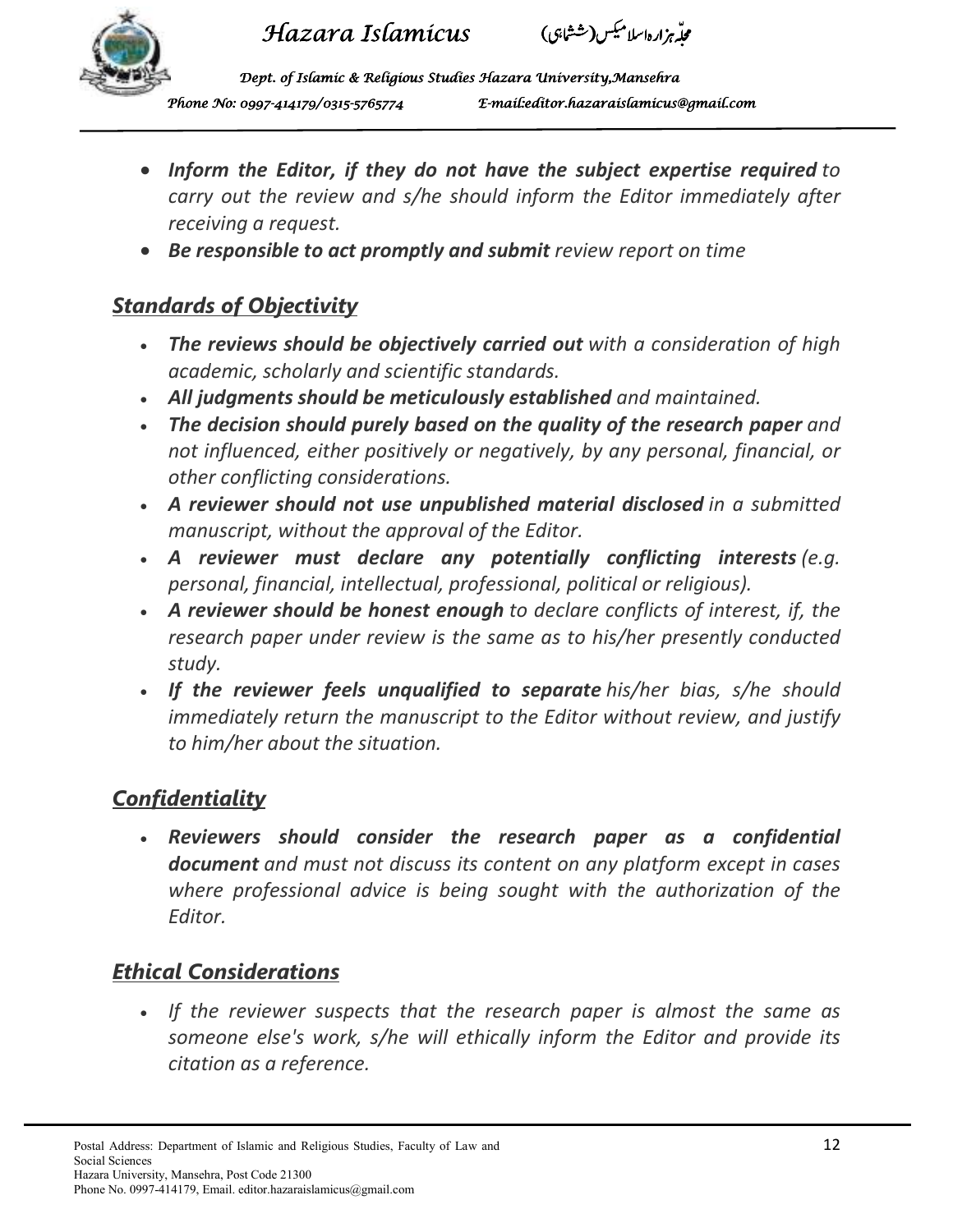



*Dept. of Islamic & Religious Studies Hazara Univers of Islamic Studies Hazara University,Mansehra niversity,Mansehra ity,Mansehra*  Phone No: 0997-414179/0315-5765774 E-mail:editor.hazaraislamicus@gmail.com

- *If the reviewer suspects that results in the research paper to be untrue/unrealistic/fake, s/he will share it with the Editor.*
- *If there has been an indication of violating ethical norms in the treatment of human beings (e.g. children, female, poor people, disabled, elderly, etc), then this should be identified to the Editor.*
- *If the research paper is based on any previous research study or is replica of an earlier work, or the work is plagiarized for e.g. the author has not acknowledged/referenced others' work appropriately, then this should be brought in the Editor's knowledge.*

## *Originality*

*For evaluating originality, the reviewers should consider the following elements:* 

*Does the research paper add to existing knowledge?* 

*Are the research questions and/or hypotheses in line with the objective of the research work?* 

## *Structure*

*If the layout and format of the paper is not according to the prescribed version, the reviewers should discuss it with the Editor or should include this observation in their review report. On the other hand, if the research paper is exceptionally well written, the reviewer may overlook the formatting issues. At other times, the reviewers may suggest restructuring the paper before publication. The following elements should be carefully evaluated:* 

- *If there is serious problem of language or expression and the reviewer gets the impression that the research paper does not fulfill linguistic requirements and readers would face difficulties reading and comprehending the paper. The reviewer should record this deficiency in his/her report and suggest the editor to make its proper editing. Such a situation may arise when the author(s)' native language is not English.*
- *Whether the data presented in the paper is original or reproduced from previously conducted or published work. The papers which reflect originality should be given preference for publication.*
- *The clarity of illustrations including photographs, models, charts,*  images and figures is essential to note. If there is duplication then it *should be reported in the review report. Similarly, descriptions provided in*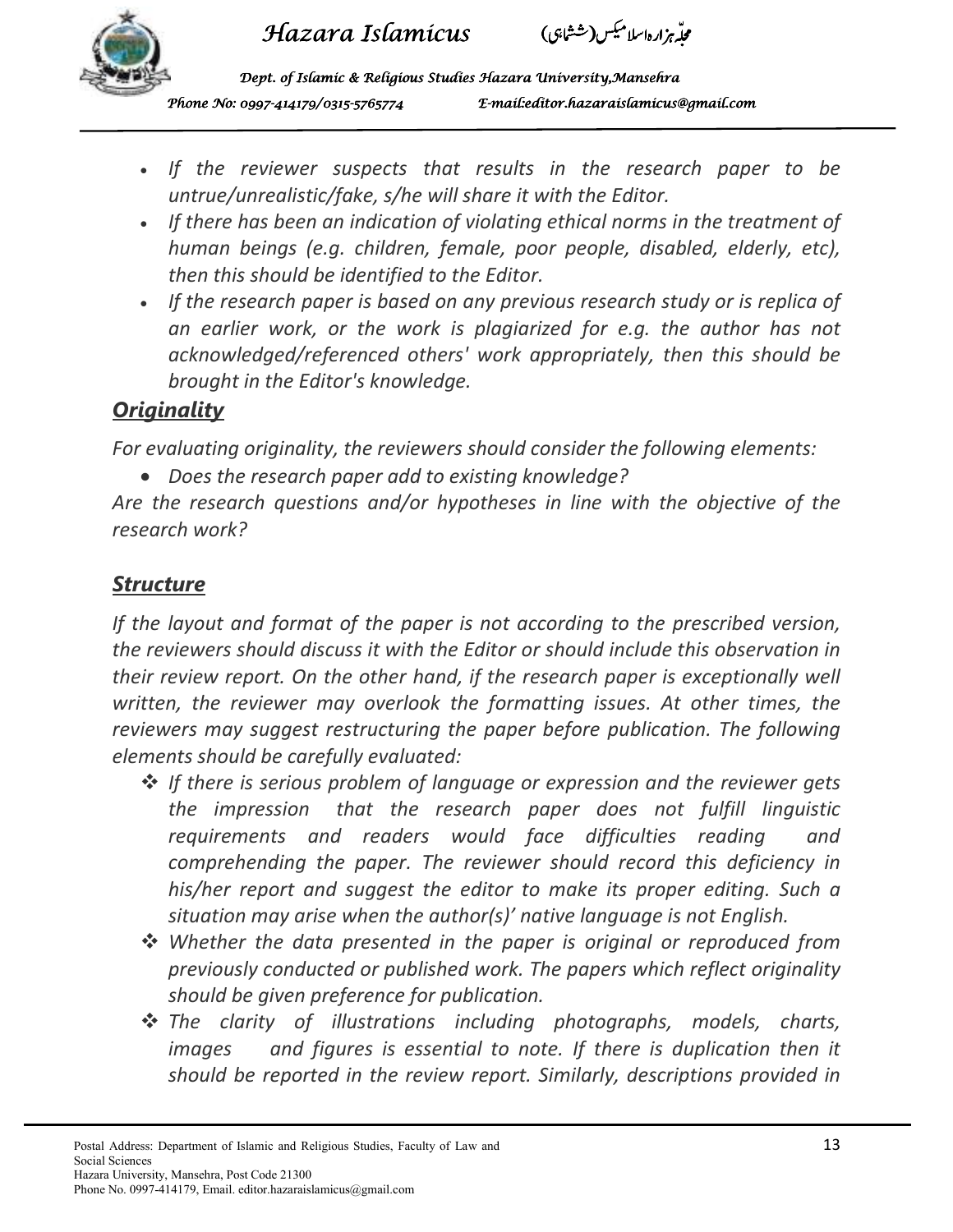



*Dept. of Islamic & Religious Studies Hazara Univers of Islamic Studies Hazara University,Mansehra niversity,Mansehra ity,Mansehra*  Phone No: 0997-414179/0315-5765774 E-mail:editor.hazaraislamicus@gmail.com

*the "Results" section should correspond with the data presented in tables/figures, if not then it should be clearly listed in the review report.* 

- *Critically review the statistical analysis of the data. Also check the rational and appropriateness of the specific analysis.*
- *The reviewers should read the "Methodology" section in detail and make sure that the author(s) has demonstrated the understanding of the procedures being used and presented in the manuscript.*
- *The relationship between "Data, Findings and Discussion" requires a thorough evaluation thoroughly. Unnecessary conjecture or unfounded conclusions that are not based on the presented data are not acceptable.*
- *Further questions to be addressed are whether: the organization of the research paper is appropriate or deviates from the standard or prescribed format?*
- *Does the author(s) follow the guidelines prescribed by the journal for preparation and submission of the manuscript?*
- *Is the research paper free from typographical errors?*

## *Review Report*

*• The reviewer must explicitly write his/her observations in the section of 'comments' because author(s) will only have access to the comments reviewers have made.* 

*•For writing a review report, the reviewers are requested to complete a prescribed form (s).* 

• It is helpful for both the Editor and author(s) if the reviewer writes a brief *summary in the first section of the review report. This summary should comprise the reviewer's final decision and inferences drawn from a full review.* 

*• Any personal comments on author(s) should be avoided and final remarks should be written in a courteous and positive manner.* 

*• Indicating any deficiencies is important. For the understanding of the Editor and author(s), the reviewers should highlight these deficiencies in some detail with specificity. This should help justify the comments made by the reviewer.* 

*• When a reviewer makes a decision regarding the research paper, it should be clearly indicated as 'Reject', 'Accept without revision', or 'Need Revision' and either of the decisions should have justification.*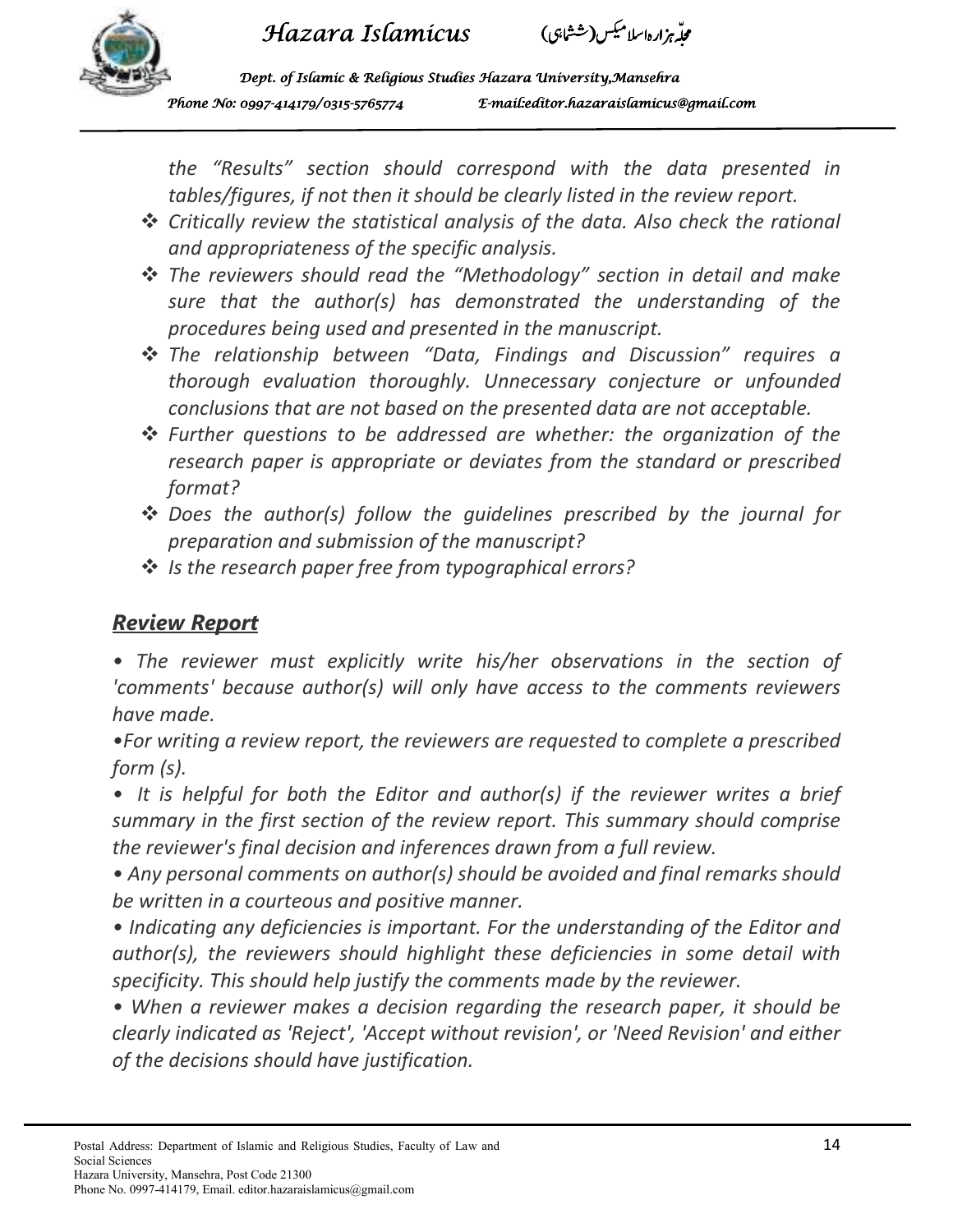



*Dept. of Islamic & Religious Studies Hazara Univers of Islamic Studies Hazara University,Mansehra niversity,Mansehra ity,Mansehra*  Phone No: 0997-414179/0315-5765774 E-mail:editor.hazaraislamicus@gmail.com

*• The reviewers should indicate the revisions clearly and comprehensively, and show willingness to confirm the revisions submitted by the author(s), if Editor wishes so.* 

*• The final decision about publishing a research paper (either accepts or reject) will solely Rest with the Editor and it is not a reviewer's job to take part in this decision. The editor will surely consider reviewer's comments and have a right to send the paper for another opinion or send it back to the author(s) for revision before making the final decision.* 

*"These guidelines are retrieved from Higher Education Commission (HEC), Pakistan manual of"Ethical Guidelines for Journals", which has been prepared by Dr. Rukhsana Kausar, Director Institute of Applied and Clinical Psychology, University of the Punjab, Lahore"*

# *Guidelines for submission of research articles (English)*

 *"Hazara Islamicus "* feels honor in providing a platform by publishing original material of interest to the research scholars *"Hazara Islamicus "* is an academic refereed journal published two times a year (summer and winter). Unsolicited manuscripts will be welcomed here.

## *Manuscript Submission*

Submit two copies of the manuscript along with a soft copy via CD/Email to the Editor. Manuscripts should not be submitted via Fax. To facilitate academic review and production, authors must provide their complete name, address, phone number(s), current position/title, and name(s) of universities on the title page. Manuscripts will be considered for publication only if they have not been published previously and are not under consideration for publication elsewhere.

The Review Procedure Manuscripts that are submitted to *"Hazara Islamicus "* are subject to evaluation by at least two independent referees (including one from technologically advanced countries) who are expert in the applicable field. The decision to accept or reject a manuscript rests solely with *"Hazara Islamicus "* Editorial Board. This decision is final. The Editorial Board will, however, base its decision primarily upon the recommendations of the referees who have evaluated the paper.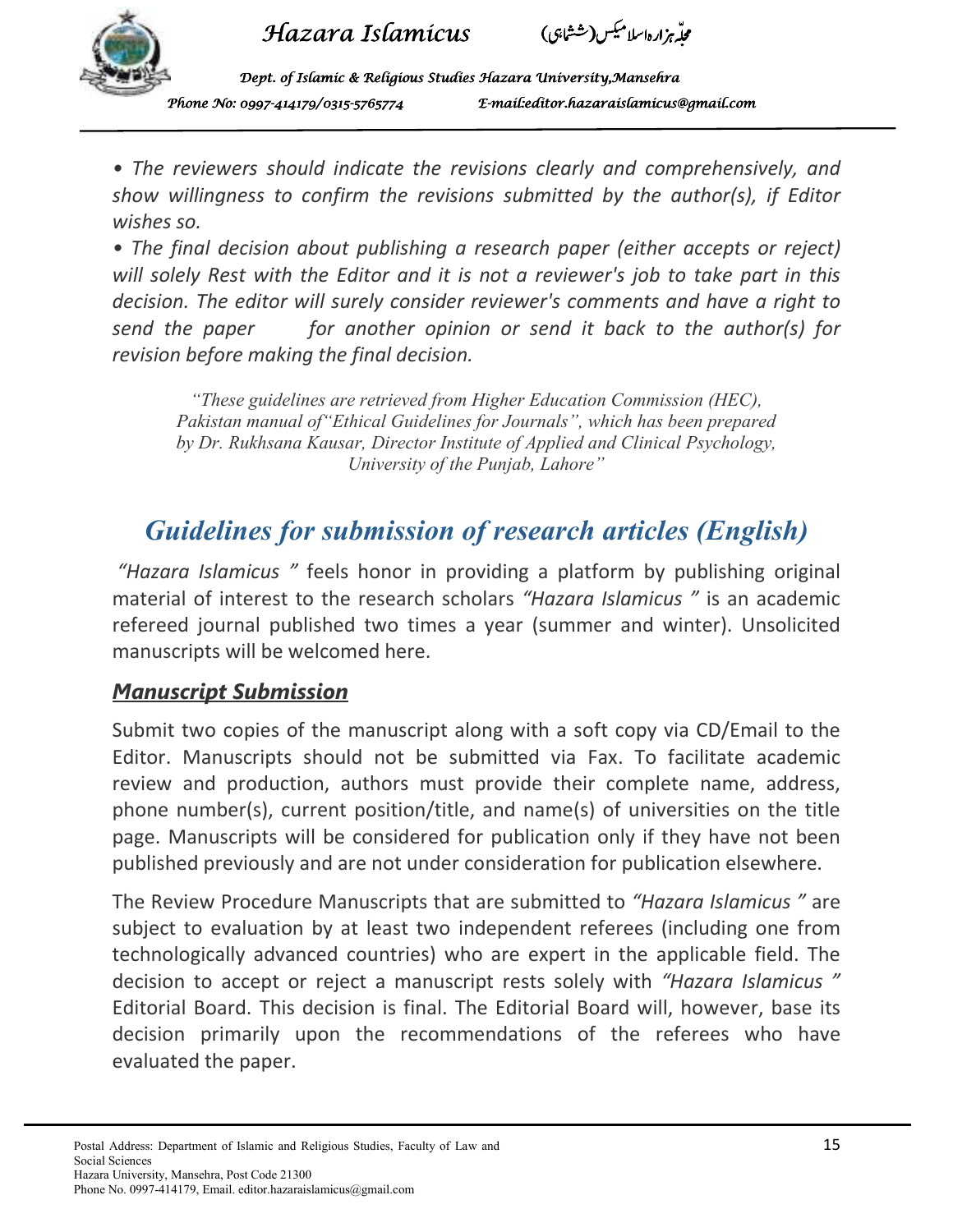



*Dept. of Islamic & Religious Studies Hazara Univers of Islamic Studies Hazara University,Mansehra niversity,Mansehra ity,Mansehra*  Phone No: 0997-414179/0315-5765774 E-mail:editor.hazaraislamicus@gmail.com

## *Format Requirements*

**A. General Requirements:** Unsolicited Manuscripts must be written in English/Urdu/Arabic. Type the manuscript on white bond paper, 8-1/2×11inches (21.6×27 cm or A4 size paper) with margins of at least 1.5 inches (4cm) on left for English and on right for Urdu/Arabic.

Begin each of the following section on separate page and in the following order:

- Title page,
- Abstract,
- Introduction.
- Results & Conclusions, References.

Number pages consecutively, beginning with the title page. Type the page number in the upper right-hand corner of each page in English, and in the upper left-hand corner of each page in Urdu and Arabic.

**B. Abstracts:** Provide on a separate page an abstract of 150 to 200 words followed by the keywords for respective article. This abstract should consist of labeled background, Methods, Results and Conclusion. They should briefly describe, respectively, the problem being addressed in the study, how the study was performed, the salient result and what the authors conclude from the results

## **C. Introduction:**

State the purpose of the article and summarize the rationale for the study.

## **D. Key Words:**

Include the Key Words relating to the article subject.

## **E. Results:**

Present your results in logical sequence in the text.

## **F. Discussion:**

Emphasize the new and important aspect of the study and conclusions that follow from them. Link the conclusions with the goals of the study but avoid unqualified statements and conclusions not completely supported by your discussion and references.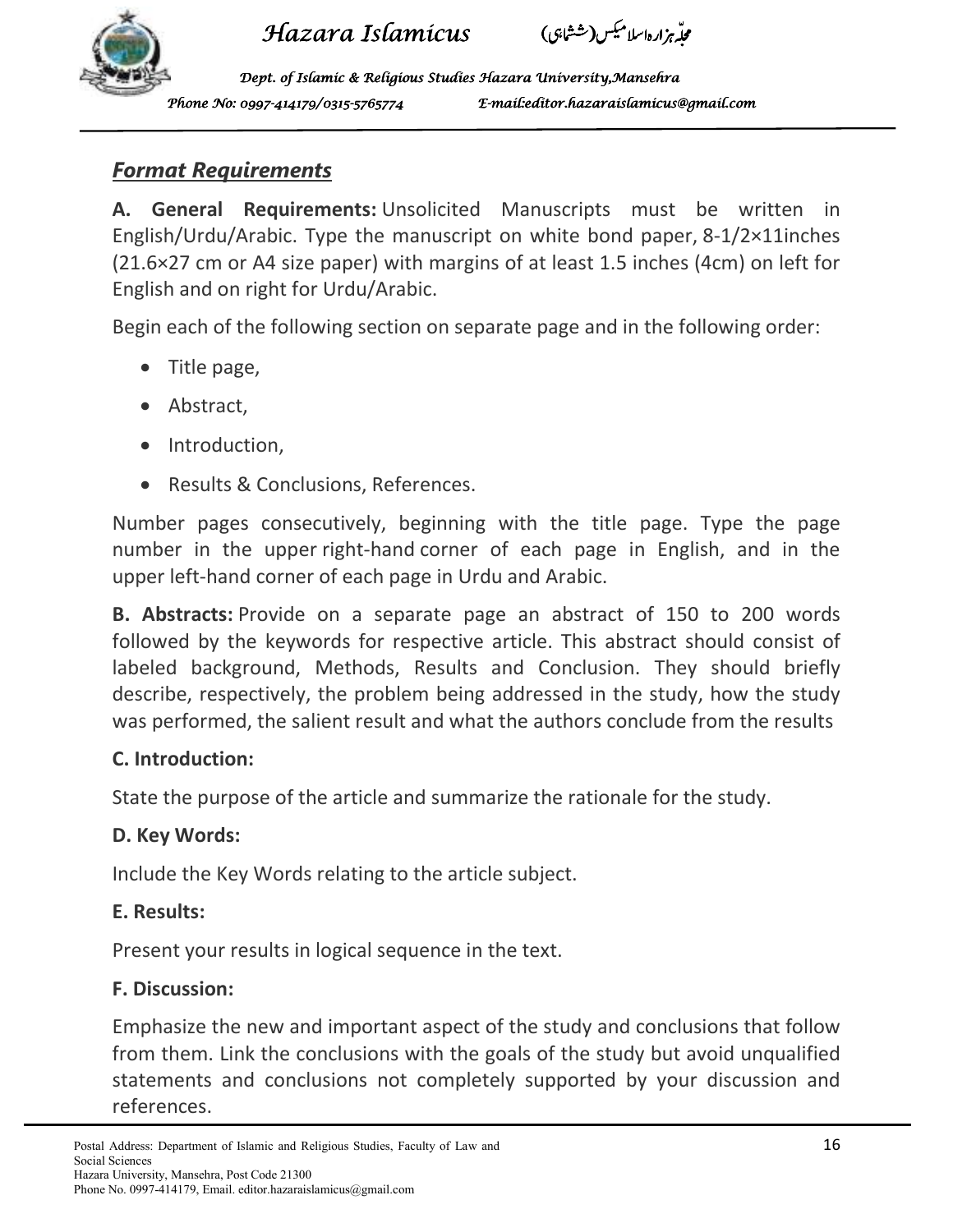

-مجلّبه هزارهاسلامیکس(ششاچی) ,

*Dept. of Islamic & Religious Studies Hazara Univers of Islamic Studies Hazara University,Mansehra niversity,Mansehra ity,Mansehra*  Phone No: 0997-414179/0315-5765774 E-mail:editor.hazaraislamicus@gmail.com

### **G. References:**

Text and references must follow the format outlined in The Chicago Manual of Style like:

al-Alusi, Sayyid Muhmud al-Baghdadi. Ruh al-Ma'ani, Cairo: Muniriyah Press, 1353 AH, PP.

All footnotes citing books must contain the complete title, name of the author(s), place of publication, publishing company, and date. All foreign words must be underlined and transliterated.

*"Hazara Islamicus " reserves the right to change the transliteration of all historical names,titles, and non-English terminology to bring conformity with its own style.* 

# *Guidelines for submission of research articles (Urdu)*

#### -مقالہ نگارکے لئے عمومی ہدایات

#### مقالہ نگار حضرات سے متعلق چند قابل توجہ امور : .<br>تا مقالہ نگار حضرات سے متعلق چند قابل توجہ امور <u>.</u> -

سے مسلسلے کرتے وتت اس کی دوکا پیوں (ہارڈکایی ) کے ساتھ ساتھ سافٹ ( <sup>س</sup>ی ڈی) کا ہو ناضر وری ہے۔ای میل اور ڈاک کے ذریعے مقالہ جات نجیجوائے جاسکتے ہیں<br>تحقیقی مقالہ جمع کراتے وتت اس کی دوکا پیوں (ہارڈکایی ) کے ساتھ ساتھ ساقٹ .<br>. **ا** \$ \$ لہ جات بھیجوائے جاسکتے ہیں۔اس کے ساتھ .<br>- $\overline{a}$ اپنانام، پتہ ، فون نمبر اور جس ادارے میں کام کر رہے ہیں اس کا نام اوراپناعہد ہ ضر مرت شریف تک فون تھیں تھیں کہ میں تک تک سے تک تک کے سی تحریک تک کے سی تحریک کی ت -

#### ֦ <u>مقاله جات کاریویو:</u> .<br>تا

ĺ ۔<br>مجلّہ "مزارہ اسلامیکس" میں اشاعت کی غرض سے بیچیے گئے مقالات کے لئے دو تیمرہ نگار والنے کا ہو نا ضروری ہے۔ مقالہ کی اشاعت کے حوالے سے ادارتی بورڈ کا فیصلہ حتمی !<br>. .<br>ا  $\overline{a}$ , **ا** <sub>نا</sub> ہم اس کی بنیاد تبصر ہ نگار وں کی آڑا<sub>ء</sub> ہی ہوں گی۔ ہوگا۔ تاہم اس کی بنیاد تبصرہ نگاروں کی آڑاء ہی ہوں گی۔

## <u> مقالہ کی ترتیب وتدوین سے متعلق امور :</u>

<u>(الف) عمومی لوازمات :</u> -!<br>.

.<br>ار دو مخطوط A4 صفح پر جمیل نوری تستعیلق فونٹ اور عربی مخطوط ٹریڈیشنل اریک کو ڈی ڈیٹرھ انچ کے فاصلے کے ساتھ ایم ایس اور 2007 فار میٹ میں محفوظ کیا جائے۔ ֦֧ \$ ! \$ !  $\overline{a}$  $\int$ الیف اور مولف کے پورے نام،ادارہ جہاں پر وہ کام کر رہا ہے،ڈاکٹ پتے،ای میل پتے ۔<br>ارٹیکل سے پیپلے ٹائٹل صفحہ مہیا کیاجائے جو تالیف اور مولف کے پورے نام،ادارہ جہاں پر دہ کام سیت اور کی مسلمات جو مولف دیناجا چتاہے، پر مشتمل ہو۔ ر دیگر معلومات جو مولف دیناجا ہتا ہے، پر تشتمل ہو۔ اس کے بعد تقریباًآد ھے صفحے (۲۰۰الفاظ) پر مشتل مضمون کی تلخیص abstract انگریزی زبان میں فراہم <sup>ک</sup>یا جائے۔ حواشی ارمر مصادر ومراجع بالترتیب مضمون کے آثر میں دیئے جائیں۔  $\overline{a}$ .<br>انگر یزی زبان میں فراہم کیا جائے۔ حواشی اور مصادر و مراجع بالترتیب مضمون کے آخر میں دیئے  $\overline{\phantom{a}}$ .<br>. l. مضمون کی طوالت پانچَ تاأَتھُ مِزار الفاظ سے (بشمول حواشی وحوالہ جات) زیادہ نہ ہو۔ b ---مقالے کے ذیلی عنوانات نئے صفحے سے درج ذیل ترتیب کے ساتھ بیچیجے جائیں: ! عنوان مقاله

خلاصہ (Abstract) .<br>.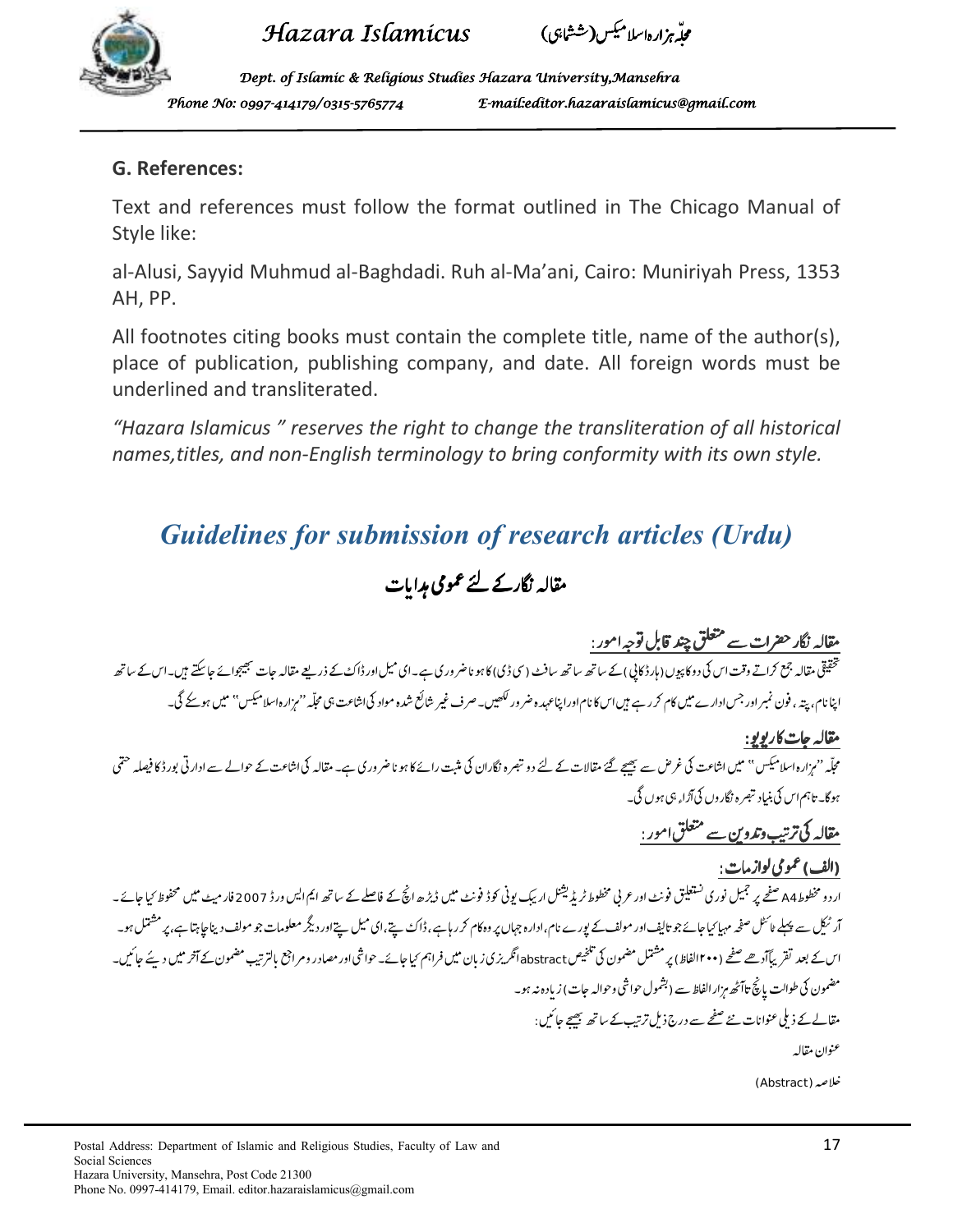

-مجلّبه هزارهاسلامیکس(ششاچی) ,

*Dept. of Islamic & Religious Studies Hazara Univers of Islamic Studies Hazara University,Mansehra niversity,Mansehra ity,Mansehra*  Phone No: 0997-414179/0315-5765774 E-mail:editor.hazaraislamicus@gmail.com

> تعارف، نتائج بحث اور حواله جات ۔<br>صفحات نمبر انگریزی مقالے میں اوپر دائمیں طرف اورار دو عربی میں اوپر بائمیں طرف لگائے جائمیں۔ .<br>.

 $\overline{a}$ <u>(Abstract) خلاصہ</u> ۔<br>علیھدہ صفحے پر خلاصہ ارسال کرتے وقت ہیہ پیش نظر رہے کہ وہ 150 تا تا 200 الفاظ سے زائد نہ ہواوراس میں مقالے کا مقصد ، طریقہ کار ،امیتازی خصائص اور مصنف کے نتائج بحث کا ہو نا !<br>!  $\overline{a}$ ضر وری ہے۔

> <u>توارف (Introduction) :</u> مقالے کاخلاصہ اختصارکے ساتھ مرتب انداز میں تحریر <u>کچ</u>یے۔ -!<br>! !

j <u>. (Key Words) (Key Words)</u> ֚֞ اپنے مقالے سے متعلق پُر مغزالفاظ (Key Words) مضمون کی مناسبت سے شامل کیجیے۔ -

> <u>تتاريج (Conclusion):</u> نتائج منطقی ترتیب اور تسکسل کے ساتھ مقالے میں پی<u>ش چی</u>ے۔

.¢ڤ(Discussion) : موضوع کے نئے اوراہم پہلوؤں پراپنامطالعہ اور محنت صرف کیجیےاور نتائج کواپنی بحث کے ساتھ جوڑتے ہوئے مقاصد داختم کو ملیک مقبر ماہرانہ انداز سے اجتناب کیجیے۔ ! \$ j نوٹ : امل<sub>اء</sub> اورانشا<sub>ء</sub>کے ر موز و قواعد کاالتزام ضر ور <sub>ک</sub>ی ہے۔ ֦ ! .<br>. j  $\mathbf{\mathcal{L}}$ 

-<u> : (References) :</u>

مواد اور حواله جات کی ترتیب میں شکا گو مینو ئیل آف سائل (Chicago Manual of Style) کی پیروی کیجیے۔ حوالہ جات تحریر کرتے وقت درج ذیل اسلوب اختیار کیجیے : .<br>. -.<br>-مصنف کا نام، کتاب کا نام، جگہ اشاعت،اشاعت،ان کی ادارہ، مقامِ اشاعت، تاریخ اشاعت، جلد نمبر، صفحه نمبر۔ جیسے : -.<br>اګو سی، سیډ محمه البغداد کې، روح المعانی، قام<sub>ر</sub>ه، دارالکتب العلمیه، بیر وت، .<br>. j العلميه، بيروت، 1353ھ، ج: 1، ص: 25 ,

#### l. <u>مستعار اوراجبهي الفاظ</u>

 $\overline{a}$ ا گرآپ انگریزی زبان میں مضمون تحریر کر ناچا ہیں تواں میں وار د عربی، ترکی، فارسی، پشتواورار دور بانوں کے بران اس میں انتخاب کا دوسرائے پشتو مے محلہ ! ! !<br>. !<br>. .<br>. b l ! ے<br>ٹرانسلیس<sup>ش</sup> !  $\frac{1}{2}$ ا سلامک سٹڈیز ، بین الا قوامی اسلامی یو نیورسٹی ،ا سلام آ،بادکے نظام پر جسکے کیلئے جوے ہوں جو شارے کے شارک کے لئ<br>اسلامک سٹڈیز ، بین الا قوامی اسلامی یو نیورسٹی ،ا سلام آ،بادکے نظام پر سپ کے سام کی اس کیا جار ہا ہے۔ یہی ہدا !  $\overline{\phantom{a}}$ \$ , 1 l بھی ہے جواپنےار دو یا عربی مضامین میں سے چندالفاظ یااصطلاحات انگریزی میں تحریر کرنا جا ہیں۔  $\overline{\phantom{a}}$ l.

حقوقِ طباعت: -

۔<br>مجلّہ "نہزارہ اسلامیکس'' کو تحقیقی مواد ارسال کرنے کامطلب ہیہ ہے کہ مولوف اشمول کی تعمول برقی طباعے کے حوالے کر رہا ہے ، کوئی تیبر افراقِ مجلّہ "ہزارہ اسلامیکس ! Ê ` a  $\overline{\phantom{a}}$  $\overline{a}$  $\overline{a}$ b بھے کسی مقالے کی کلی یاجزوی طباعت حاہتا ہے توافادہ عام کے لئے مجلّہ سے تھی مقالے کی کلی یاجزوی طباعت حا ہتا ہے توافادہ عام کے لئے مجلّہ ''مِزارہ اسلامیکس'' کواس کی اجازت دینے کاحق حاصل ہوگا۔ كؤاس في اجازت !

#### <u>ایڈینگ:</u> \$

ا<u>یڈیٹینگ:</u><br>مجلّہ ''ہزارہ اسلامیکس'' کو موصول مخطوطات تنقیح کے بعد دو نامعلوم ہم رتبہ تبھرہ نگاران/ماہرین کے محاکمے کے لئے ارسال کیے جائیں گے۔ عمومی ! b -طور پر مقالہ نگاران کواپنے مقالےکے بارے میں نتیجہ جاننے کے لئے 60 دن درکار ہوں گے۔مدیر مقالہ نگاروں کو تجزیہ نگاروں کی رائے سے آگاہ  $\overline{a}$ ہوئی تواس کے لئے بھی مقالہ نگار سے درخواست کی جائے گی۔مجلّہ ۔<br>کرے گا، نیز اگر کسی مقالے میں تبدیلی کی ضرورت ہوئی تواس کے لئے بھی مقالہ نگار سے درخواست کی جائے گی۔ مجلّہ ''مزارہ اسلامیکس'' کے b 

Postal Address: Department of Islamic and Religious Studies, Faculty of Law and 18 Social Sciences Hazara University, Mansehra, Post Code 21300 Phone No. 0997-414179, Email. editor.hazaraislamicus@gmail.com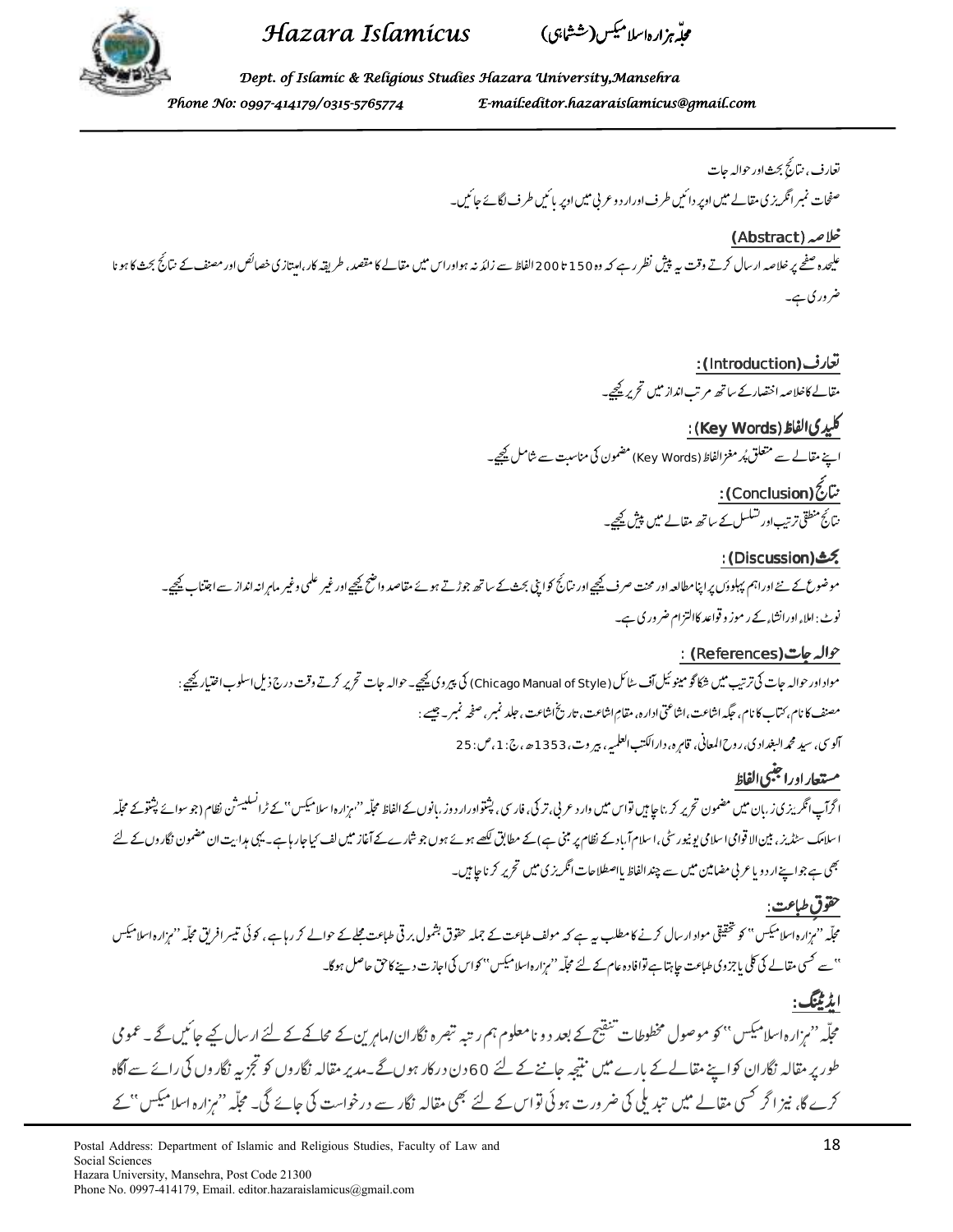

-مجلّبه هزارهاسلامیکس(ششاچی) ,

*Dept. of Islamic & Religious Studies Hazara Univers of Islamic Studies Hazara University,Mansehra niversity,Mansehra ity,Mansehra*  Phone No: 0997-414179/0315-5765774 E-mail:editor.hazaraislamicus@gmail.com

مدیرا مجلس ادارت کو بہ حق حاصل ہے کہ وہ فراہم شدہ علمی مواد کوکایی –ایڈیٹ کرکے مناسب تبدیلیوں اوراصلاحات کے بعدمجلے میں اشاعت کے  $\ddot{\phantom{a}}$  l<br>L ا پڑیٹ کرکے مناسب تبدیلیوںاوراصلاحات کے بع*د مج*لے میں انژ ` a b ֧֧֢֚֚֝<u>֚</u> <sup>\*</sup> اس سے بری الذمہ  $\overline{\phantom{a}}$ -اور نقذ یم شده مواد کی ذمه داری البته ممکل طور پر مولف پر ہو گی مجلے کامدیر یا مجلس ادارت ` a b  $\overline{\phantom{a}}$ !<br>! -لئے تیار کرلے۔خیالات اور نقذ یم شدہ مواد کی ذمہ داری البتہ مثل طور پر مولف پر ہو گی مجلے کامدیر یا مجلس ادارت اس سے بر کی الذمہ ہوں گے۔

## *Review Process*

The peer review process is one of the most important and fundamental components in the publication process. The credibility and reputation of a journal mainly depend on the integrity of the peer review process and the trust of authors.

Being an HEC recognized/accredited journal, "Hazara Islamicus " follows peer review guidelines of HEC in true letter and spirit. All papers submitted to "Hazara Islamicus " (Journal of Islamic Studies) undergo a rigorous internal and external review by experts in the relevant area of interest:

## *Internal/Desk Review*

Each paper goes through an internal / desk review by a relevant editorial board member to determine whether it is properly formatted and follows the publication ethics. The board member would also consider whether basic protocols of research have been followed in research design / analysis and contribution to the literature. Papers that do not meet the basic requirements are not sent out for external review.

## *External Review*

"Hazara Islamicus " (Journal of Islamic Studies) follows a double-blind review process after a paper is screened through the internal review. Authors are requested not to include their personal information in the text of the paper. If the personal information is displayed by authors, another file is uploaded after removal of author's information and sent to reviewers. Authors/s are further indicated not to post their papers on any website to prevent their identity to the potential reviewers. While reviewers are also expected to refuse if they come to know about the identification of the author(s) of a paper referred to them for peer review.

A reviewer proforma is also attached with each review request which helps reviewer in the review process. Each reviewer is given a timeline of  $4 - 5$  weeks for review. If the reviewer fails to comply with the timeline, a reminder is sent. External reviewers generally comment and suggest originality, quality of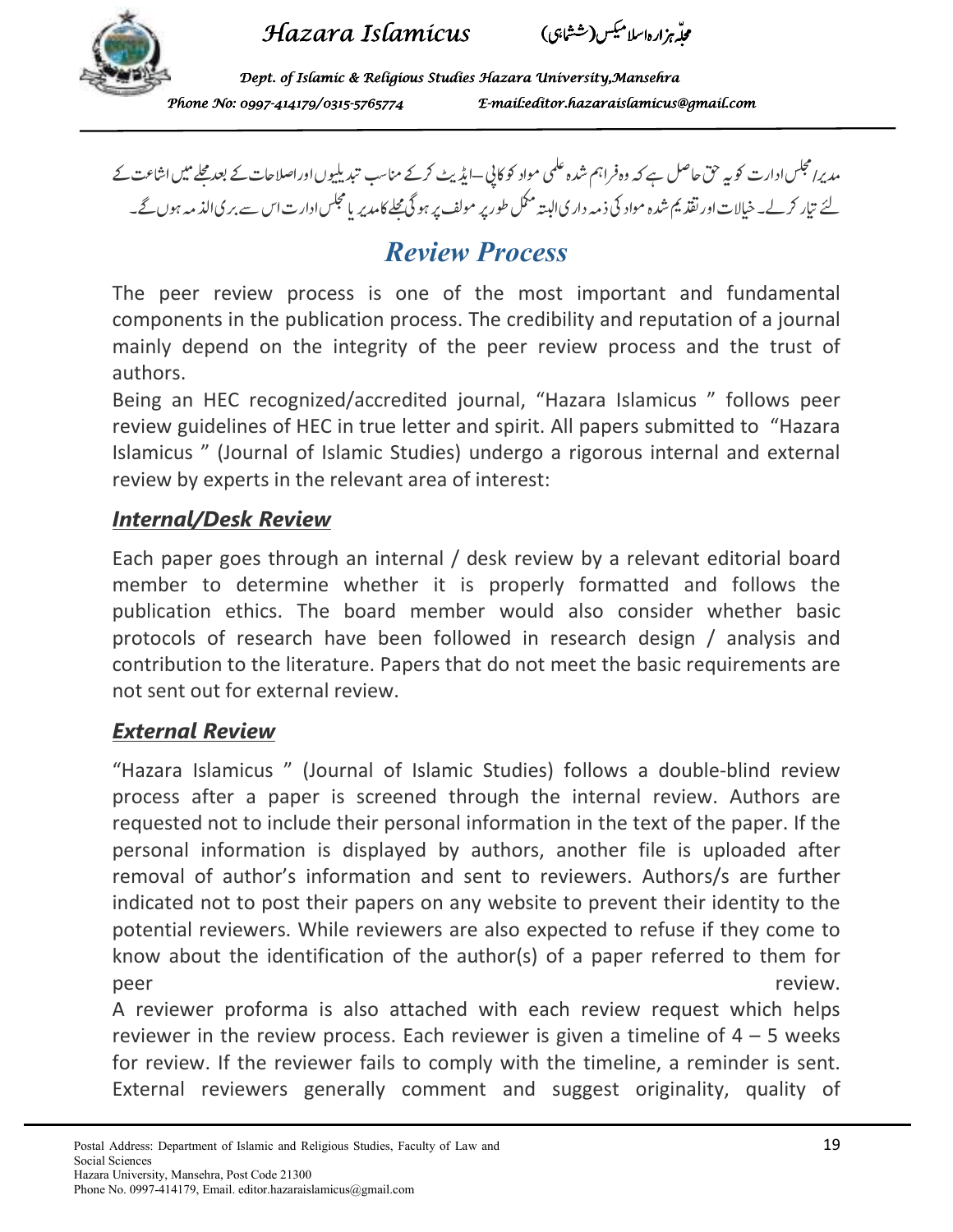

 $\overline{a}$ 

 *Hazara Islamicus*

*Dept. of Islamic & Religious Studies Hazara Univers of Islamic Studies Hazara University,Mansehra niversity,Mansehra ity,Mansehra*  Phone No: 0997-414179/0315-5765774 E-mail:editor.hazaraislamicus@gmail.com

presentation, research design, data/results/conclusions, the usefulness of the study, and interest to the researcher's community. During an external review, if reviewers find that the research paper has major flaws that cannot be resolved through a major revision, they can recommend declining the paper.

## *Steps in Peer Review Process*

Peer review process can be broadly described as:

|                         | <b>Sr# Steps of Review Process</b>                                                                          | <b>Estimated Time</b>                 |
|-------------------------|-------------------------------------------------------------------------------------------------------------|---------------------------------------|
| $\mathbf{1}$            | Submission of paper                                                                                         | -                                     |
| $\overline{2}$          | First internal / desk review                                                                                | 2 weeks                               |
| $\overline{3}$          | External review                                                                                             | 4-5 weeks                             |
| <b>4</b>                | Sharing of review reports to authors for minor/major revision                                               | 1 week                                |
| $\overline{\mathbf{5}}$ | Submission of the revised paper                                                                             | 2 weeks                               |
| 16                      | Second internal review (to assess whether reviewers' suggestions)<br>have been incorporated satisfactorily) | 2 weeks                               |
| $\overline{7}$          | Acceptance of paper (on successful submission of revised paper)                                             | 1 week                                |
| 8                       | Submission of Publication Charges                                                                           | 1 week                                |
| 19                      | Publication of Issue                                                                                        | Last week of every<br>December & June |

**Note**: Authors are requested to revise the paper carefully in accordance with the reviewers' suggestions to avoid unnecessary delay in the review process.

## *Resubmission of paper (after peer review)*

Nearly every published paper goes through at least one revision. Authors are directed to revise the paper carefully in accordance with the reviewers' suggestions to avoid needless interruption in the review process. Revised paper

*<sup>\*</sup> Paper is returned to authors if it does not meet the basic criteria*

*<sup>\*\*</sup> Paper is returned to authors if external reviewers find that the research paper has so serious faults that cannot be resolved through a major revision*

*<sup>\*\*\*</sup> Authors are requested for further revision if editors find that reviewers' suggestions have not been incorporated satisfactorily*

*<sup>\*\*\*\*</sup> Minumum publication time of an issue is 3 months, Issue may be published within last 3months of every issue duration.*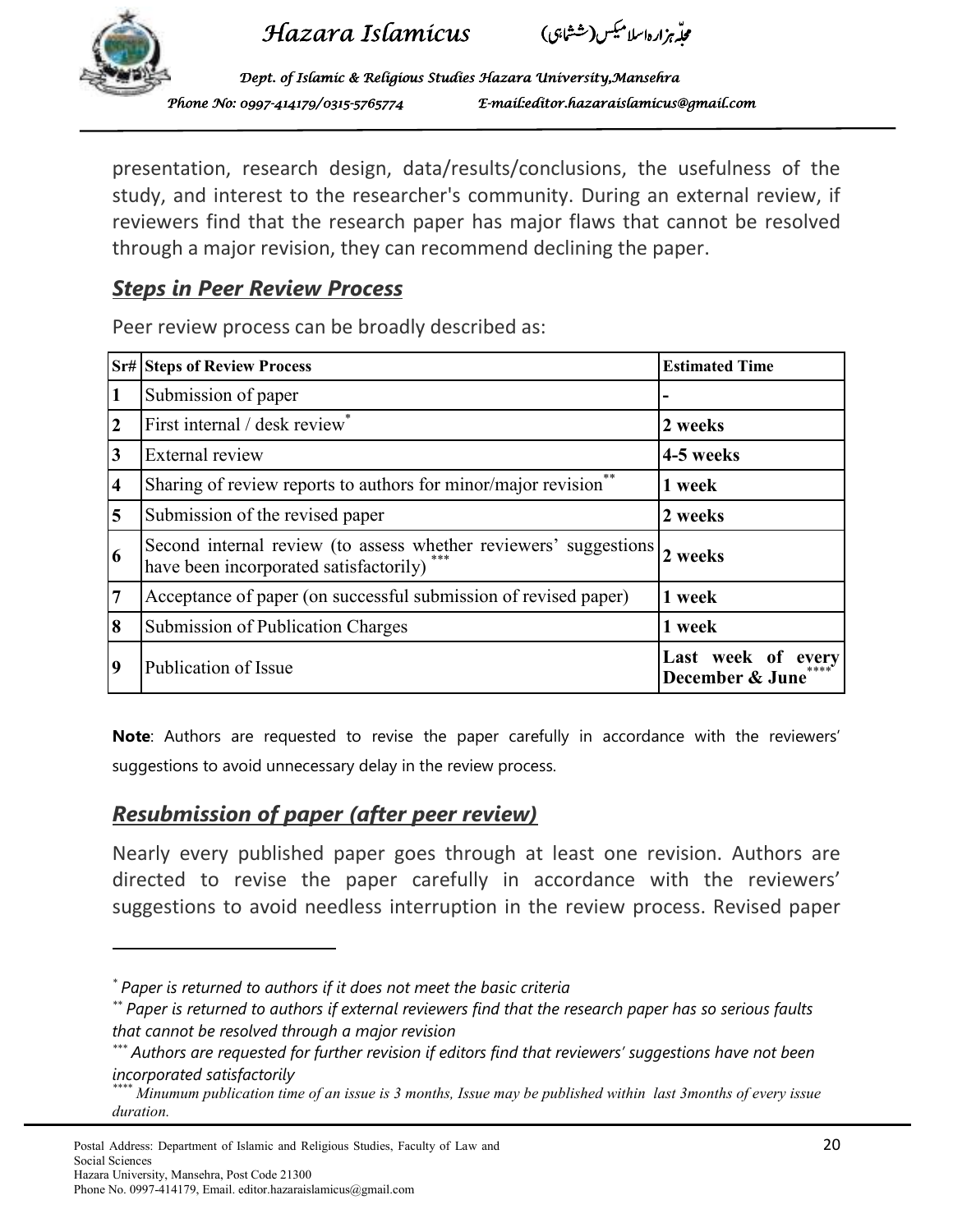





along with reply/response to review report should be submitted within two weeks. Author(s) should be very careful regarding accuracy and completeness in accordance with the reviewers' suggested points, to avoid further review and delay (further revision can be recommended if editors find that reviewers' suggestions have not been incorporated satisfactorily).

## *Appeal/Complaint Process*

The Editorial Board of "HAZARA ISLAMICUS " is committed to providing quality editorial services to its contributors and believes in building and maintaining trust and respect for all contributors, readers, and practitioners. Journal of Islamic and Religious Studies believes to improve its services by responding to appeals and rectifying its mistakes against:

- a) Objection to publications causing harm to any party
- b) Infringing ethical boundaries in any manner and
- c) Rejection of research paper

Authors/readers can submit their appeal directly to the Editor at editor.hazaraislamicus@gmail.com. The appeal must provide detailed justification (harm, ethical issues, or response to editor/reviewer comments). The Editor would look after the matter independently and forward it to some appropriate "HAZARA ISLAMICUS " editorial board member. Finally, the board member after going through whole the complaint/justification can finally recommend acceptance of the appeal, further review, or uphold the original decision (if any).

## *Language Editing*

It is the basic responsibility of authors to ensure that their research papers should be free from spelling, typing, grammar, and syntax errors. Authors whose native language is not English/Arabic/Urdu must get their research paper edited by an English/Arabic/Urdu language expert.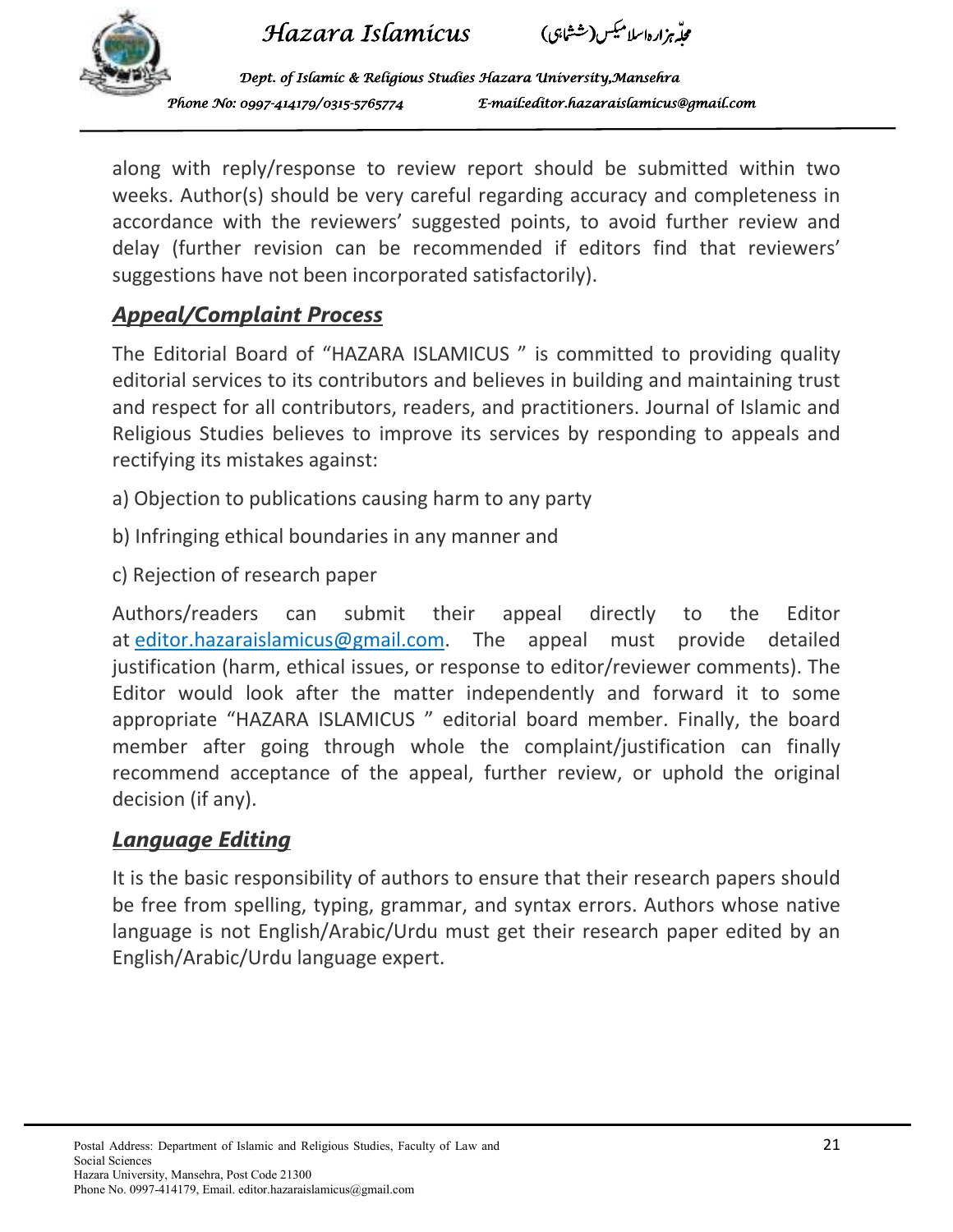

-مجلّبه هزارهاسلامیکس(ششاچی) ,

*Dept. of Islamic & Religious Studies Hazara Univers of Islamic Studies Hazara University,Mansehra niversity,Mansehra ity,Mansehra*  Phone No: 0997-414179/0315-5765774 E-mail:editor.hazaraislamicus@gmail.com

## *Reviewer's Proforma*

*Title of Article:* 

The following table is intended to assist the honorable reviewer of the article. The editorial committee of the **Hazara Islamicus** will take final decision for publication on the bases of the score obtained by the article.

| S. No | <b>Quality Statements</b>                                                                                                           | Strongly<br>Agree<br>4 | Agree<br>3 | <b>Disagree</b> | Strongly<br><b>Disagree</b><br>0 |
|-------|-------------------------------------------------------------------------------------------------------------------------------------|------------------------|------------|-----------------|----------------------------------|
| 1     | The manuscript deals with a significant topic.                                                                                      |                        |            |                 |                                  |
| 2     | The content of the manuscript is original.                                                                                          |                        |            |                 |                                  |
| 3     | The author included the appropriate background or<br>literature review.                                                             |                        |            |                 |                                  |
| 4     | The author's writing style is clear.                                                                                                |                        |            |                 |                                  |
| 5     | The study is conceptually sound and theoretically<br>grounded and sources are mentioned with full details<br>in footnotes/endnotes. |                        |            |                 |                                  |
| 6     | The analysis of data are sound and appropriate.                                                                                     |                        |            |                 |                                  |
| 7     | The conclusion and/or implications flow from the<br>study's findings.                                                               |                        |            |                 |                                  |
| 8     | This work will inform and educate specialized scholars<br>and graduate students.                                                    |                        |            |                 |                                  |

#### **Final Comprehensive Assestment :**

- 1. *Approved for publication (with minor changes) : ----------------------------------------------------------*
- 2. *Approved with conditions (with major changes) : ----------------------------------------------------------*
- 3. *Rejected / not suitable for publication: ---------------------------------------------------------------------*

#### **Other comments / Suggestions:**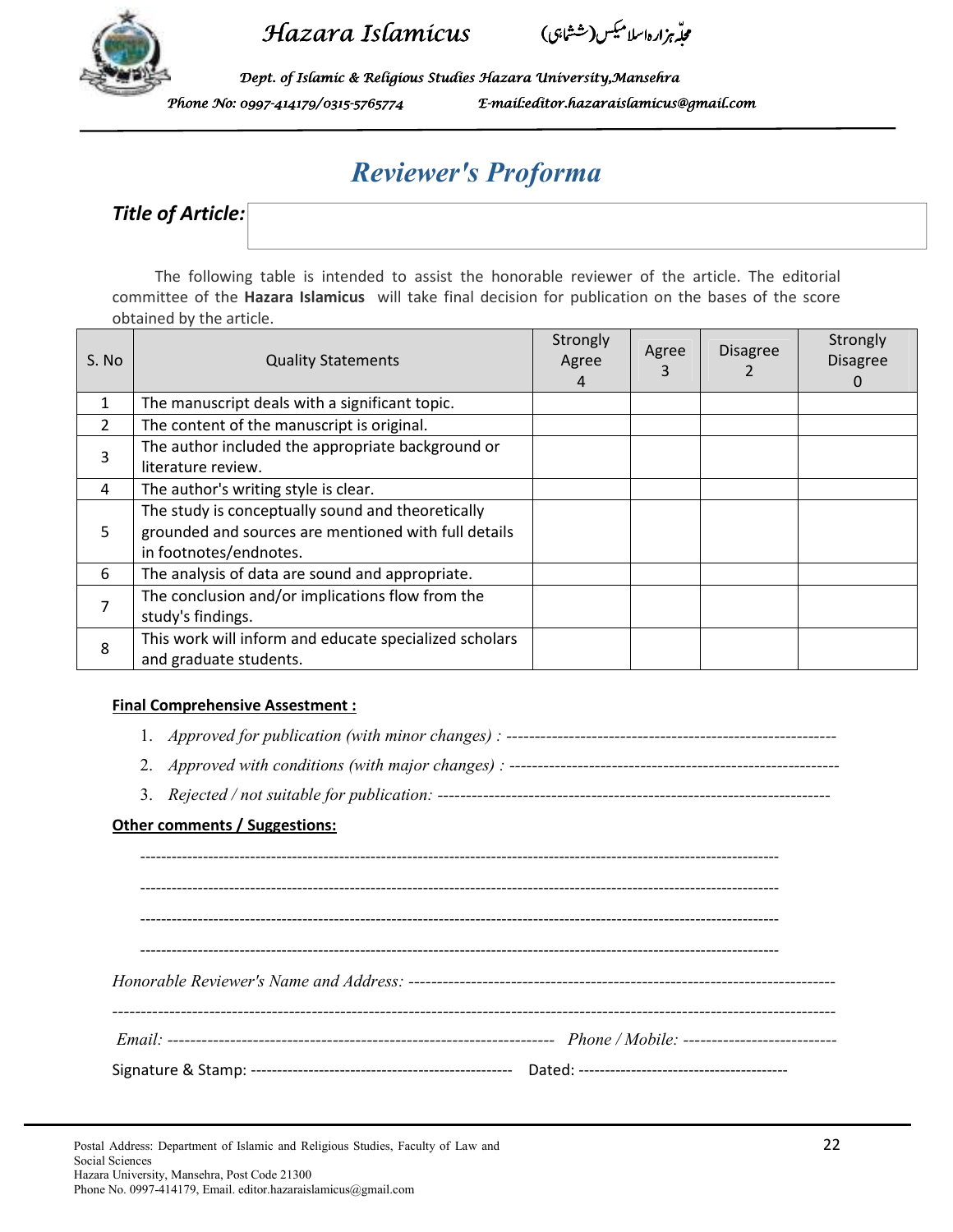

-مجلّبه هزارهاسلامیکس(ششاچی) ,

*Dept. of Islamic & Religious Studies Hazara Univers of Islamic Studies Hazara University,Mansehra niversity,Mansehra ity,Mansehra*  Phone No: 0997-414179/0315-5765774 E-mail:editor.hazaraislamicus@gmail.com

# *Copyrights and Plagiarism Policy*

## *Plagiarism Policy*

*"Hazara Islamicus " strictly follows Plagiarism Policy as Per guidelines of HEC. The Similarity Report on Turnitin should be below 19 percent.* 

## *Copyrights/License Policy*

*The authors retain copyright under the CC BY licence. However, author have to sign a form agreeing to the publication of their article under the CC BY licence.* 

*"Hazara Islamicus ", is licensed under a Creative Commons Attribution 4.0 International License.* 



*This work is licensed under a Creative Commons Attribution 4.0 International License*

# *Authorship Policy*

## *Authorship Credit*

Authorship credits may only be given to those who have made a substantial contribution in constructing the article.

The corresponding author of the article holds the responsibility to give credits to the co-authors that are significantly involved in the work. Also, the corresponding author should make sure that all the co-authors have approved the final submission and ready-to-publish version of the article.

Others who have participated in certain substantive aspects of the research should be acknowledged for their contribution in an "Acknowledgement" section.

## *Changes in Authorship*

The authors are fully responsible to provide the names of the authors upon submitting the article to the journal. Once the article is accepted for publication, any addition, deletion, or rearrangement of the authors' names will not be entertained unless approved by the journal's editor. To request such a change, the corresponding author must provide the journal's editor with: (a) the reason for the change in the author list and (b) written confirmation (e-mail, letter) from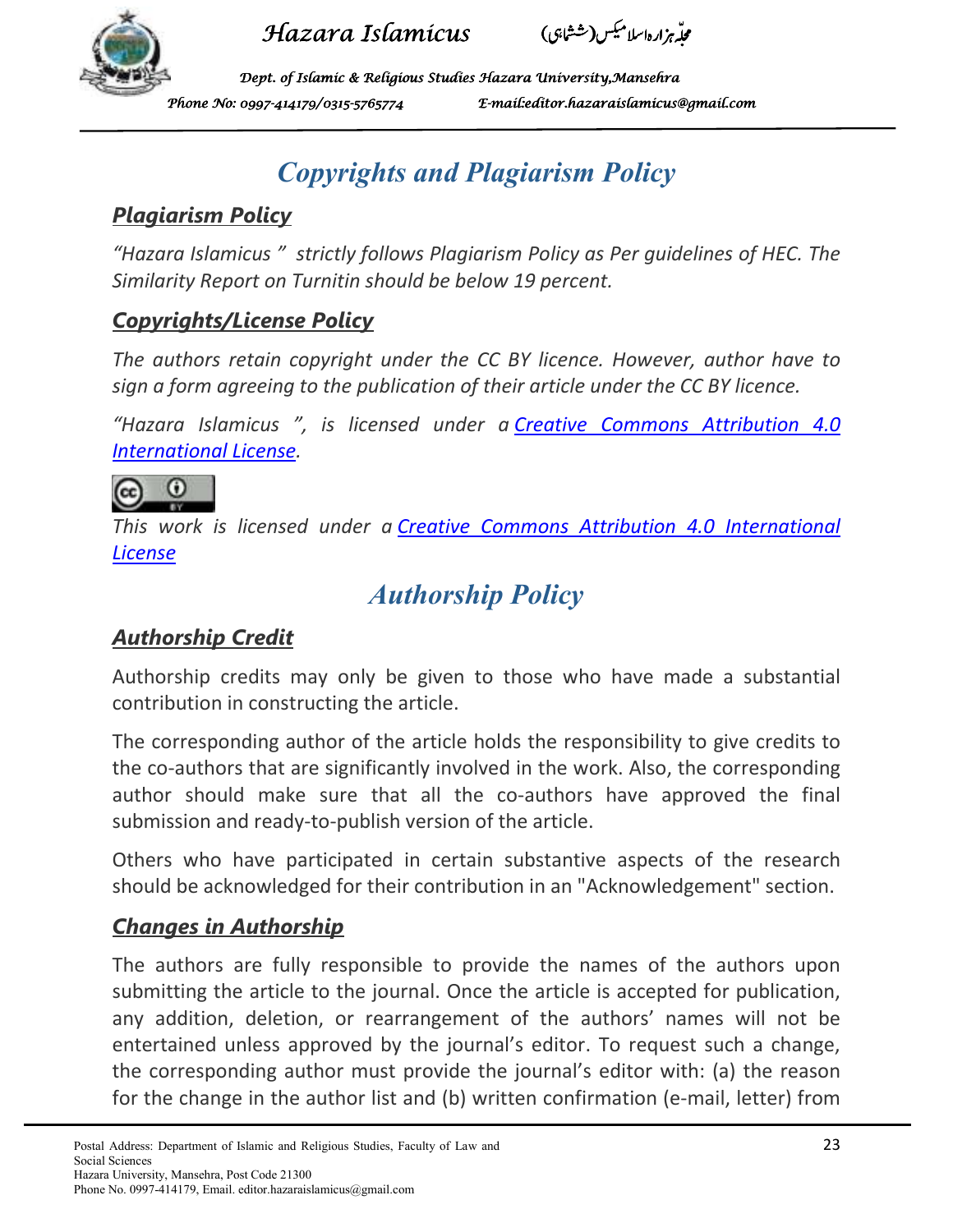



*Dept. of Islamic & Religious Studies Hazara Univers of Islamic Studies Hazara University,Mansehra niversity,Mansehra ity,Mansehra*  Phone No: 0997-414179/0315-5765774 E-mail:editor.hazaraislamicus@gmail.com

all authors that they agree with the addition, removal or rearrangement, along with the confirmation from the author being added or removed. Only in exceptional circumstances and with considerable reason/s will the editor may consider the addition, deletion, or rearrangement of authors after the manuscript has been accepted. While the editor considers the request, the processing of the manuscript for publication will be put on hold. If the manuscript has already been published in an online issue, any requests may not be entertained by the editor.

## *Order of Authors*

It the responsibility of the authors to have a mutual agreement on the order of the authors before submitting the article to the journal. Any such disagreements must be ruled out before the submission.

## *Guest Authorship*

The "guest" author makes no significant contributions to the study, hence, do not qualify for authorship. The Hazara Islamicus journal does not allow the appearance of guest authorship on the articles.

## *Anonymous Authorship*

Because authorship should be transparent and requires public accountability, it is not appropriate to use pseudonyms or to publish scientific reports anonymously. In extremely rare cases, when the author can make a credible claim that attaching his or her name to the document could cause serious hardship (e.g., a threat to personal safety or loss of employment), a journal editor may decide to publish anonymous content.

## *Acknowledgment*

In the Acknowledgments section, authors may wish to include the names and contributions of those whose involvement in a study did not qualify them for authorship (because of the journal policy) but have contributed to the article in some way.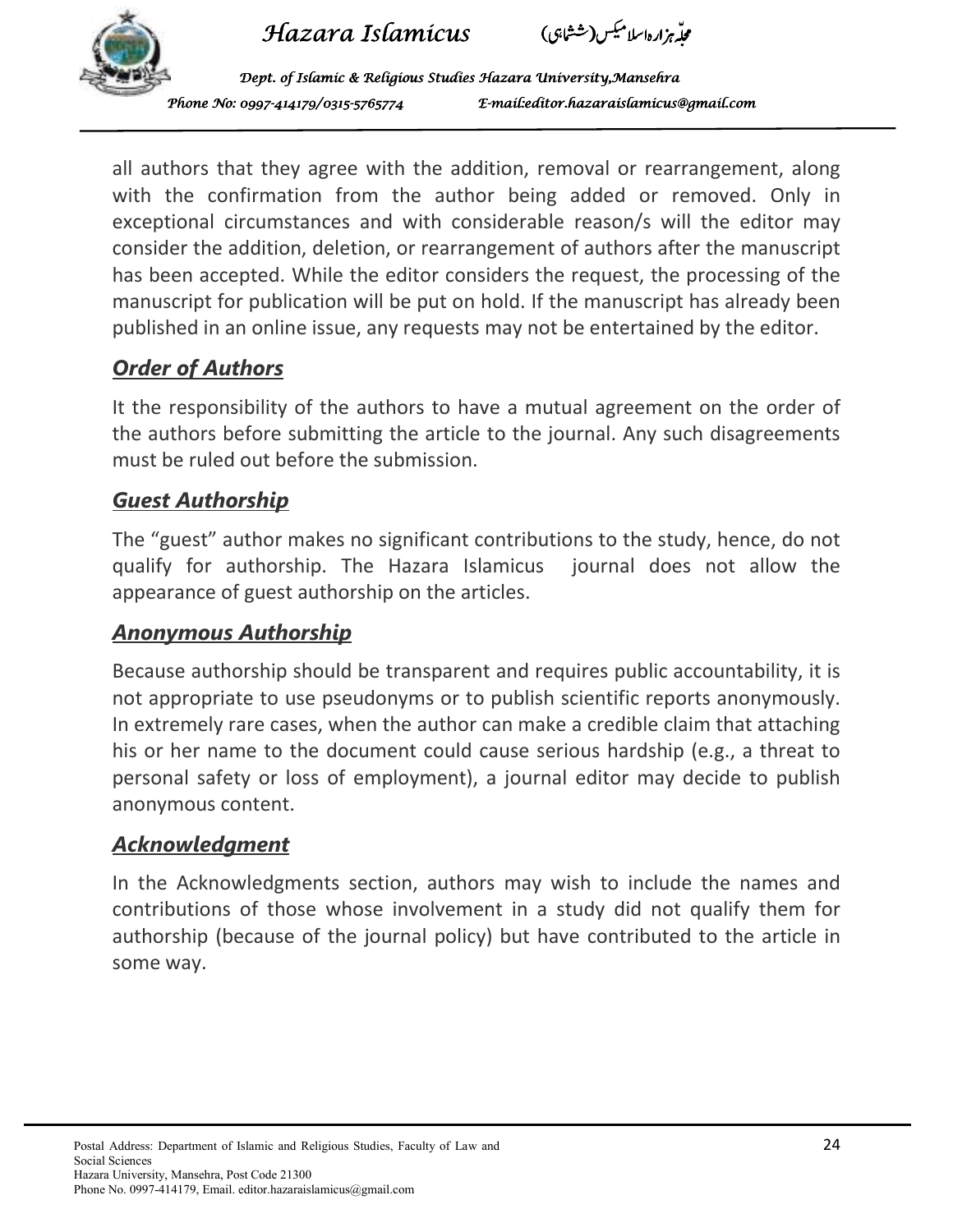

-مجلّبه هزارهاسلامیکس(ششاچی) ,

*Dept. of Islamic & Religious Studies Hazara Univers of Islamic Studies Hazara University,Mansehra niversity,Mansehra ity,Mansehra*  Phone No: 0997-414179/0315-5765774 E-mail:editor.hazaraislamicus@gmail.com

## *Contributors*

"Ghost" and/or "Guest" author phenomenon has been common in the traditional listing of research papers. This has been raising inappropriate authorship practice in which some individuals did not have an actual input in the experiment. For this, the journal highly recommends that only authors who have made a significant scientific contribution to the research in the manuscript shall be listed individually in the submitted manuscript (including students and lab technicians).

## *Duplicate Submission*

Articles that are found to have been published elsewhere, or are under consideration for publishing elsewhere, will be considered as "duplicated" material. In case the author(s) have used their own previously published work (or work that is currently under review), they are asked to cite the previous work and indicate how their submitted manuscript offers novel contributions and adds value differently (from the previous work).

## *Citation Manipulation*

Submitted manuscripts that are found to include citations in order to increase the number of citations to a given author's work, or to articles published in a particular journal, will be considered as a "citation manipulation"-containing material.

## *Corrections and Retraction Policy*

*Authors who discover errors in articles they have published should have the corresponding author contact the journal's editorial office with a detailed description of the correction that is needed. Corrigenda (corrections of author's errors) and errata (corrections of publisher's errors) will be published at no charge to the authors. Requests for corrections that affect the interpretation or conclusions of a published article will be reviewed by the editors.* 

*An article may be retracted when the integrity of the published work is substantially undermined owing to errors in the conduct, analysis, and/or reporting of the study. Violation of publication or research ethics may also result in a study's retraction. The original article is marked as retracted but a PDF version remains available to readers, and the retraction statement is bi-directionally linked to the original published paper. Retraction statements will typically include a statement of assent or dissent from the authors.*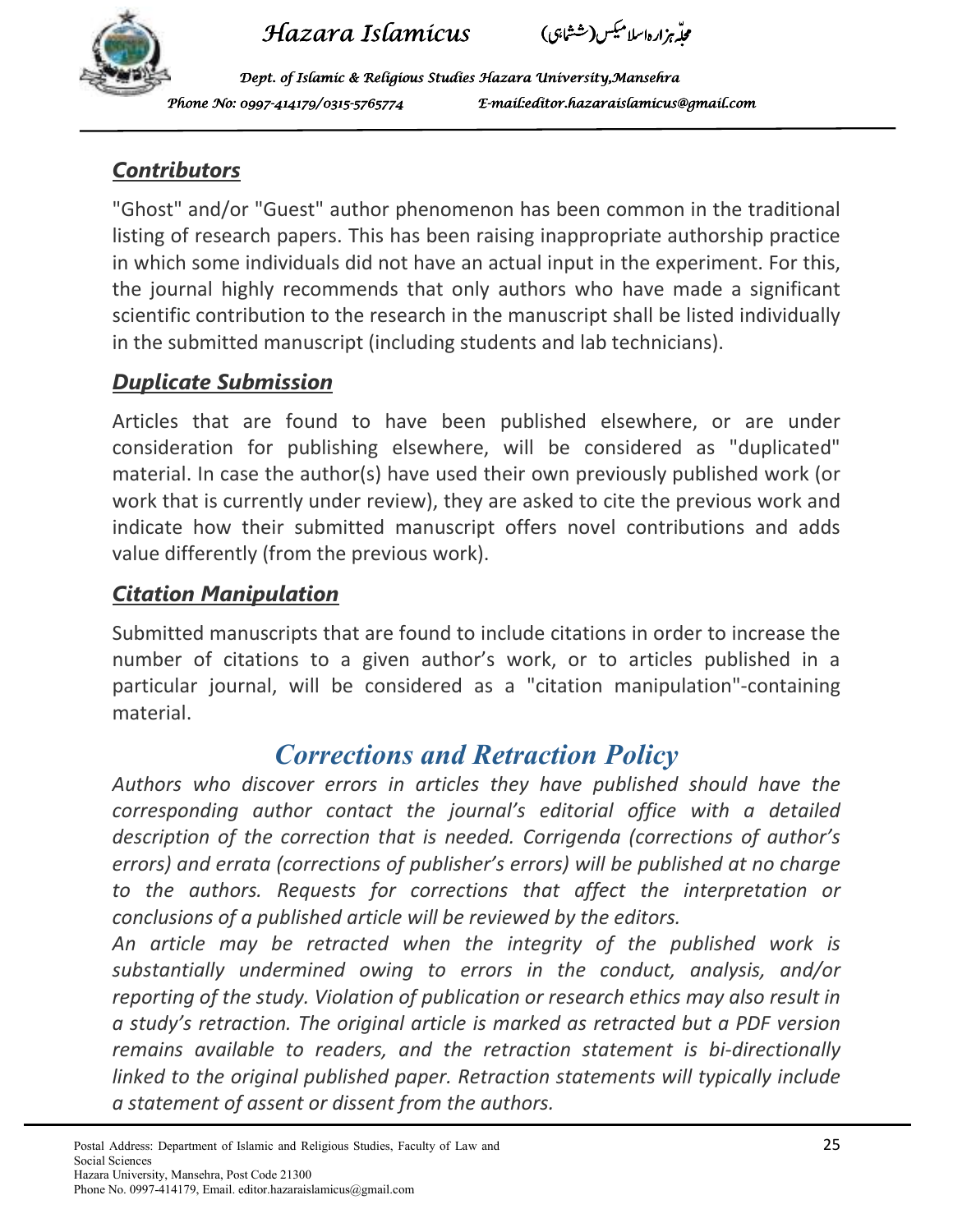



*Dept. of Islamic & Religious Studies Hazara Univers of Islamic Studies Hazara University,Mansehra niversity,Mansehra ity,Mansehra*  Phone No: 0997-414179/0315-5765774 E-mail:editor.hazaraislamicus@gmail.com

*In exceptional circumstances, the editorial office reserves the right to remove an article from the journal's online platforms. Such action may be taken when (i) the editorial office has been advised that content is defamatory, infringes a third*  party's intellectual property right, right to privacy, or other legal rights, or is *otherwise unlawful; (ii) a court or government order has been issued, or is likely to be issued, requiring removal of such content; (iii) content, if acted upon, would pose an immediate and serious risk to health. Removal may be temporary or permanent. Bibliographic metadata (e.g. title and authors) will be retained and*  will be accompanied by a statement explaining why the content has been *removed.* 

# *Confidentiality Policy*

The editors and the publication handling/managing staff keep all information about a submitted manuscript confidential and share it only with those involved in the evaluation, review, and publication processes as per the journal's publication policy. The journal is operating through an automated journal management system to ensure a transparent double-blind peer review process as well as the confidentiality of the information. The Editors should consider adding a confidentiality notice to all correspondence, including reviewer forms, to serve as a reminder to authors, editors, and reviewers.

## *Policy Statement (Open Access Policy)*

All research articles published in "Hazara Islamicus " Research Journal are **fully open access**, **freely available** to **read, download** and **share.**

**Authors fully enjoy publication rights.** "Hazara Islamicus " does not retain any right. However, they have to sign a copyright agreement for the fair use of the Creative Common License.

Articles are published under the terms of a Creative Commons license which permits use, distribution, and reproduction in any medium provided the original work is properly cited.



This work is licensed under a Creative Commons Attribution 4.0 International License.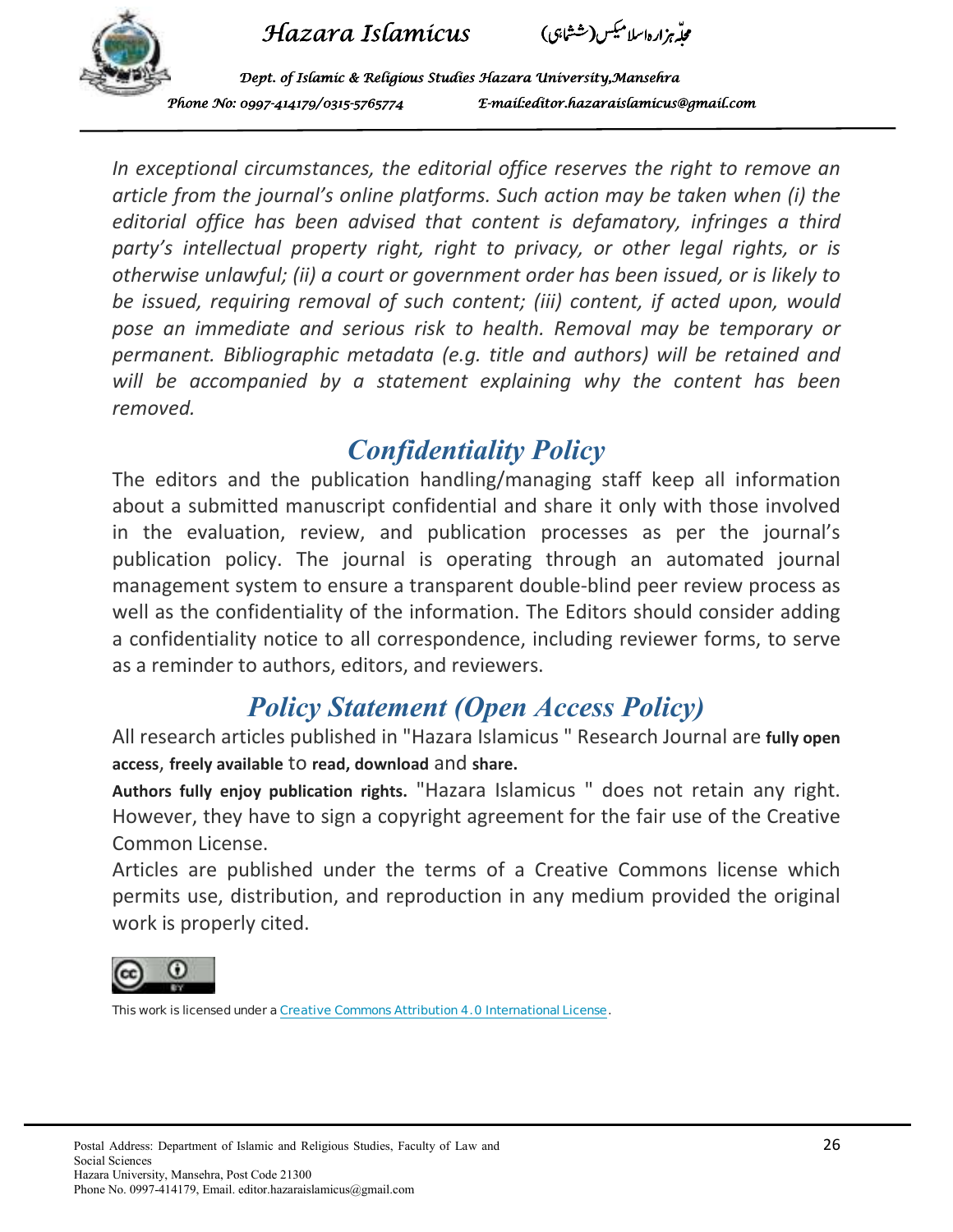

-مجلّبه هزارهاسلامیکس(ششاچی) ,

*Dept. of Islamic & Religious Studies Hazara Univers of Islamic Studies Hazara University,Mansehra niversity,Mansehra ity,Mansehra*  Phone No: 0997-414179/0315-5765774 E-mail:editor.hazaraislamicus@gmail.com

# *Publication Fee*

"Hazara Islamicus " is fully open access and licensed under Creative Commons Attribution 4.0 International License.

This allows the research community and the general public to gain unlimited, free and immediate access to scholarly articles, and to reuse the content freely provided that proper attribution is given to the original authors.

To cover the cost for providing our high-quality publishing service and free access to readers, authors pay article processing charge (APC) & publishing charges in two-step for manuscripts after internal/desk review. There are no submission charges, and no surcharges based on the length of an article, figures, or supplementary data.

### **APC details for National Contributors:**

APC for Peer Review: 10000 PKR (Non-Refundable)

Publishing Charges: 10000 PKR (For Selected Articles after successful peer-review)

### **APC details for International Contributors:**

APC for Peer Review: \$100 USD (Non-Refundable)

Publishing Charges: \$ 150 USD (For Selected Articles after successful peer-review)